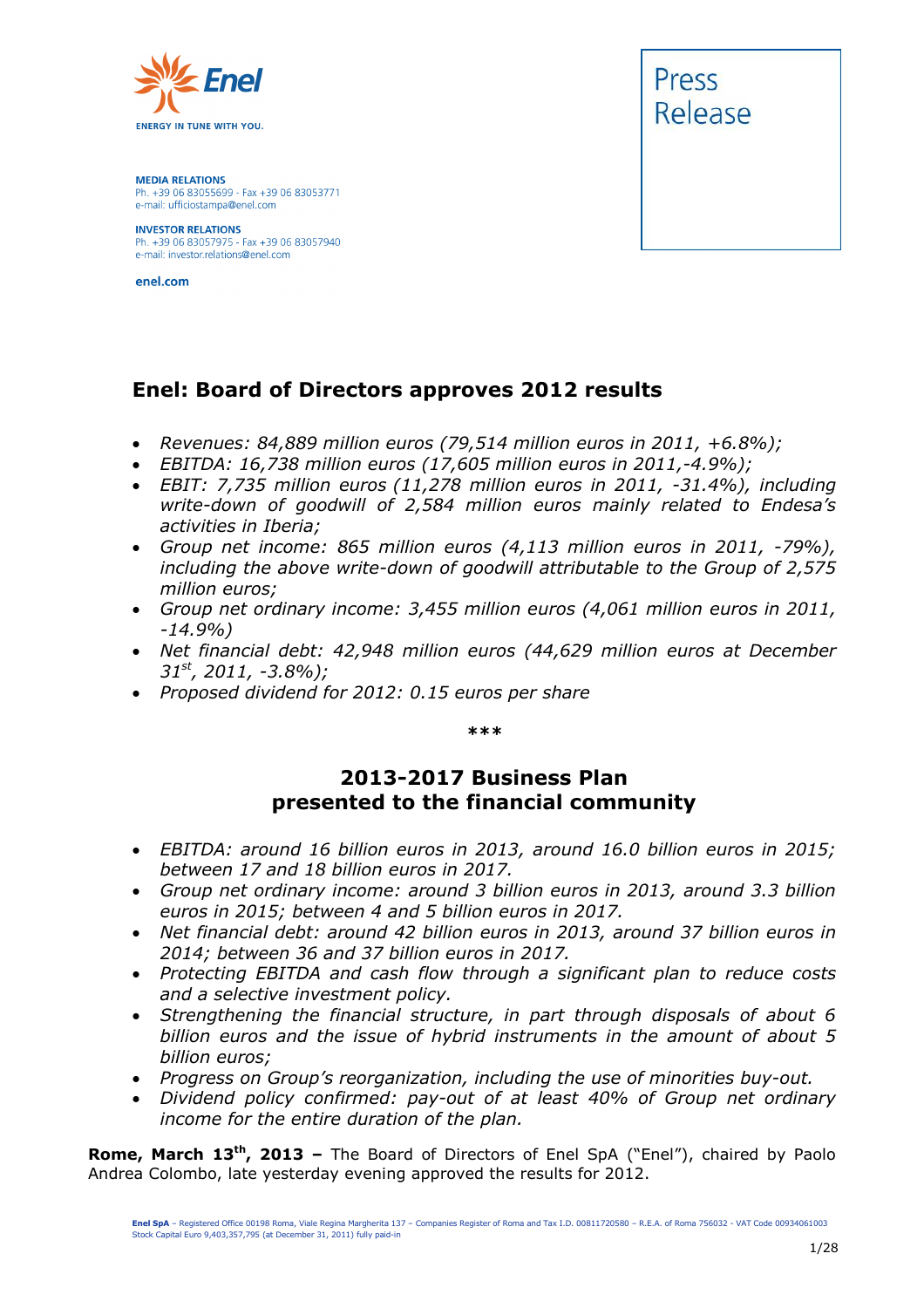

# Press Release

|                                                 | 2012   | 2011   | Change    |
|-------------------------------------------------|--------|--------|-----------|
| Revenues                                        | 84,889 | 79,514 | $+6.8%$   |
| EBITDA                                          | 16,738 | 17,605 | $-4.9%$   |
| EBIT                                            | 7,735  | 11,278 | $-31.4%$  |
| Group net income                                | 865    | 4,113  | $-79.0\%$ |
| Group net ordinary income                       | 3,455  | 4,061  | $-14.9%$  |
| Net financial debt at December 31 <sup>st</sup> | 42,948 | 44,629 | $-3.8%$   |

#### **Consolidated financial highlights** (millions of euros):

**Fulvio Conti**, Enel Group CEO and General Manager, stated: "*In 2012 the Group's results were in line with the targets previously announced to investors, both in terms of EBITDA and net financial debt, despite continuing to operate in a challenging macroeconomic scenario, mainly in Italy and Spain. In the latter country future cash flows deterioration following all regulatory measures introduced by the Spanish government in 2012, together with the worsening of the economic situation, made it necessary the write-down of goodwill mainly related to Endesa's activities in Iberia.*

*For the next five years, we confirm our current strategy, which is focused on protecting margins and cash flows in mature markets as well as development in growth markets and renewables. All of this will be done while we accelerate cost cutting measures and efficiency enhancement initiatives across the Group and implement measures to simplify corporate structure, by paying close attention to reducing debt and defending our current rating category. These actions are expected to enable the Group to seize the moment when mature economies, mainly Italy and Spain, will return to growth*".

\*\*\*\*\*

Unless otherwise specified, the balance sheet figures at December 31st, 2012 exclude assets and liabilities held for sale. As of December 31<sup>st</sup>, 2012, these essentially regarded Marcinelle Energie and other minor companies, which, on the basis of the status of negotiations for their sale to third parties, meet the requirements for application of IFRS 5. As of December 31<sup>st</sup>, 2011, this item included the assets and liabilities of Endesa Ireland and other minor companies.

Modifications in the accounting treatment of energy efficiency certificates by the Group resulted in a number of changes in the amounts reported in the consolidated financial statements as of December  $31^{st}$ , 2011; these figures have therefore been restated and are presented here for the purpose of comparison only.

This press release uses a number of "alternative performance indicators" not envisaged in the IFRS-EU accounting standards (EBITDA, net financial debt, net capital employed, net assets held for sale, Group net ordinary income). In accordance with recommendation CESR/05-178b published on November  $3<sup>rd</sup>$ , 2005, the criteria used to calculate these indicators are described at the end of the press release.

\*\*\*\*\*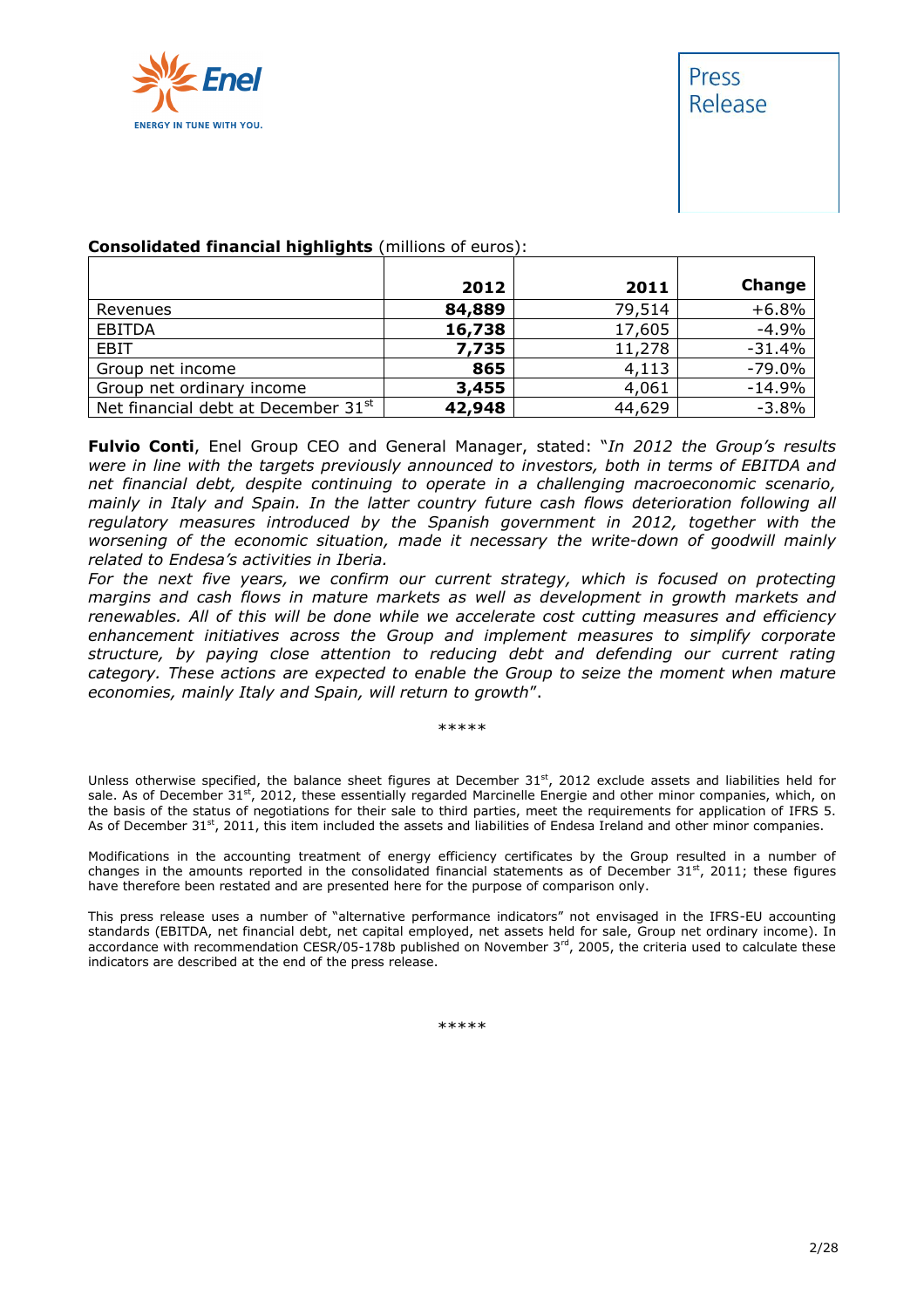



#### **STRATEGY AND OBJECTIVES FOR 2013-2017**

The following strategic priorities, consistent with those of previous years, have been confirmed in the 2013-2017 Business Plan:

- Protecting margins and cash flow generation in mature markets;
- Increasing investments in the growth markets of Eastern Europe and Latin America, as well as in renewables;
- Strengthening the financial structure and optimising asset portfolio;
- Progress on Group's reorganization, also including minorities buy-out;
- Continued focus on financial stability.

#### **ANALYSIS OF STRATEGIC PRIORITIES**

#### **1. Protecting margins and cash flow generation in mature markets**

Given the macroeconomic scenario, which remains a challenging one, the plan to reduce costs and increase efficiency set out in the Business Plan becomes highly significant. The plan, envisages a cumulative cost reduction of around 4 billion euros (based on 2012 controllable costs) for the 2013-2017 period in the Group's different geographic areas and sectors and mostly on the Italian and Spanish mature markets.

Also with respect to mature markets, the new plan provides for total investments of about 11 billion euros. More specifically, investments in generation assets will decline to 4.6 billion under the current plan from approximately 5.3 billion euros under the previous plan. Installed capacity will go from 59 GW in 2012 to 52 GW in 2017. Investments in distribution assets will increase to approximately 6.5 billion euros under the current plan from around 6.2 billion euros under the previous plan.

#### **2. Increasing investments in growth markets of Eastern Europe and Latin America, as well as in renewables;**

With respect to growth markets, the new plan envisages a 2.5% increase in total capital expenditure compared with the 2012-2016 plan. More specifically, investment in development will increase to around 9.4 billion under the current plan from approximately 8.7 billion euros under the previous plan. Installed capacity will rise from 38 GW in 2012 to 43 GW in 2017.

#### **3. Strengthening the financial structure and asset portfolio optimization;**

In order to strengthen the Group's financial structure and optimise its asset portfolio, the plan provides for*:*

- a plan of disposals of around 6 billion euros.
- a programme of hybrid bond issues amounting to about 5 billion to be completed by the end of 2015;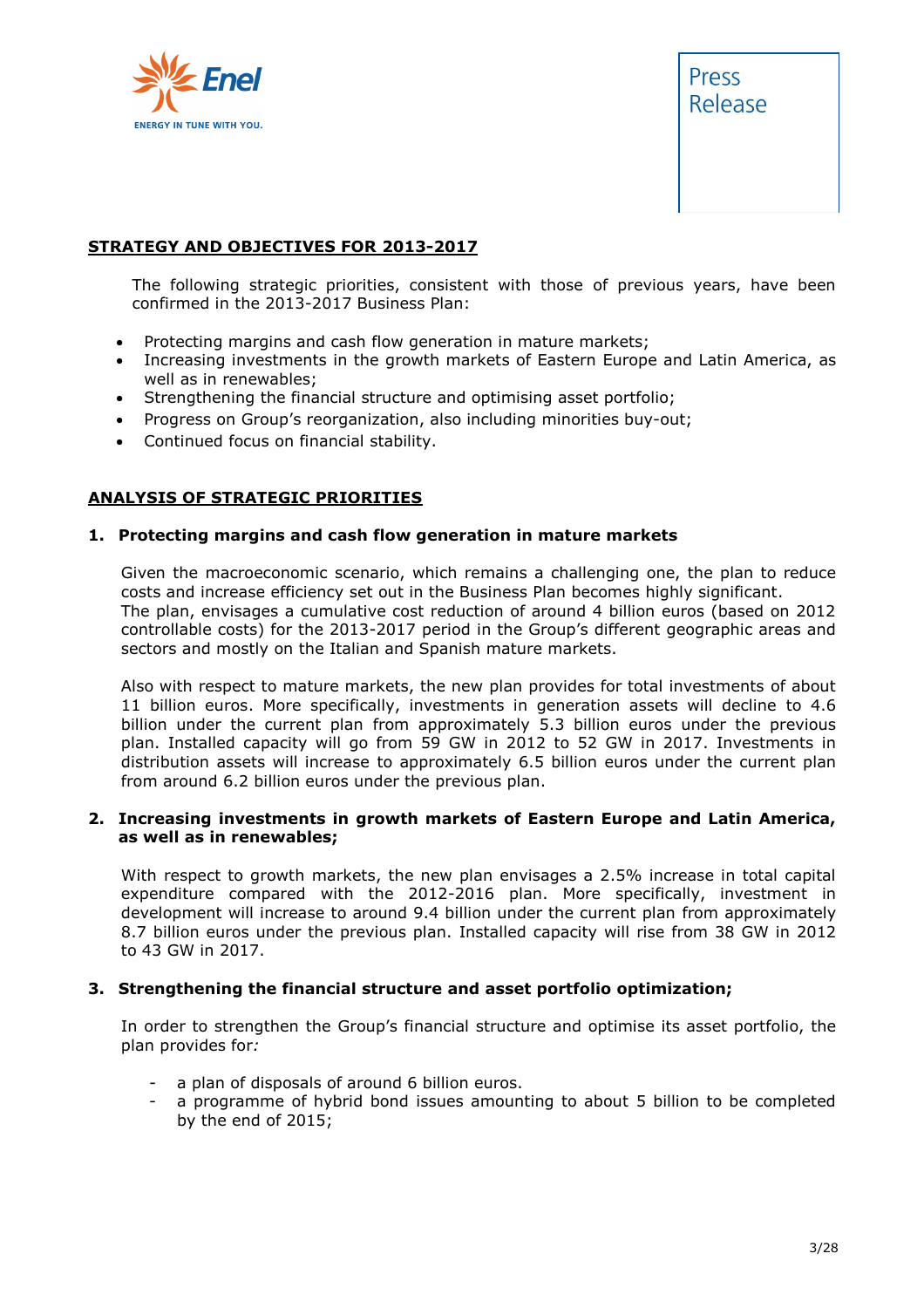



#### **4. Progress on Group's reorganization, also including minorities buy-out;**

During the plan period, the Group will pursue a structure-simplification strategy that will include minorities buy-out operations, which, once completed, are expected to increase the consolidated net income ownership at Parent Company level to 78% in 2017 from 65% in 2013.

#### **5. Continued focus on financials**

Thanks to the aforementioned actions, the Group is expected to generate cash flow from operations totalling around 59 billion euros over the plan period, which will finance capital expenditure of around 27 billion euros, reimburse financial charges for approximately 12.5 billion euros, and distribute dividends for approximately 11 billion euros.

Moreover, the implementation of the aforementioned disposal programme (around 6 billion euros) should contribute to the remaining Group total cash (around 14.5 billion euros), which will mainly be used to reduce consolidated net debt and finance minorities buy-out.

These strategic priorities will be directed into the following divisional targets:

#### **1. ITALY**

#### **EBITDA:**

- around 5.7 billion euros in 2013, of which:
	- $\circ$  around 4 billion euros for the Infrastructure and Networks Division
	- $\circ$  around 1 billion euros for the Generation and Energy Management Division
	- o around 700 million euros for the Sales Division
- around 5.9 billion euros in 2015, of which
	- $\circ$  around 4.1 billion euros for the Infrastructure and Networks Division
	- $\circ$  around 1 billion euros for the Generation and Energy Management Division
	- o around 800 million euros for the Sales Division

#### **Capital expenditure:**

- a total of approximately 1.2 billion euros in 2013, of which:
	- o around 800 million euros for the Infrastructure and Networks Division
	- $\circ$  around 300 million euros for the Generation and Energy Management Division
	- o around 100 million euros for the Sales Division
- a total of approximately 1.6 billion euros in 2015, of which:
	- o around 1.1 billion euros for the Infrastructure and Networks Division
	- $\circ$  around 400 million euros for the Generation and Energy Management Division
	- o around 100 million euros for the Sales Division.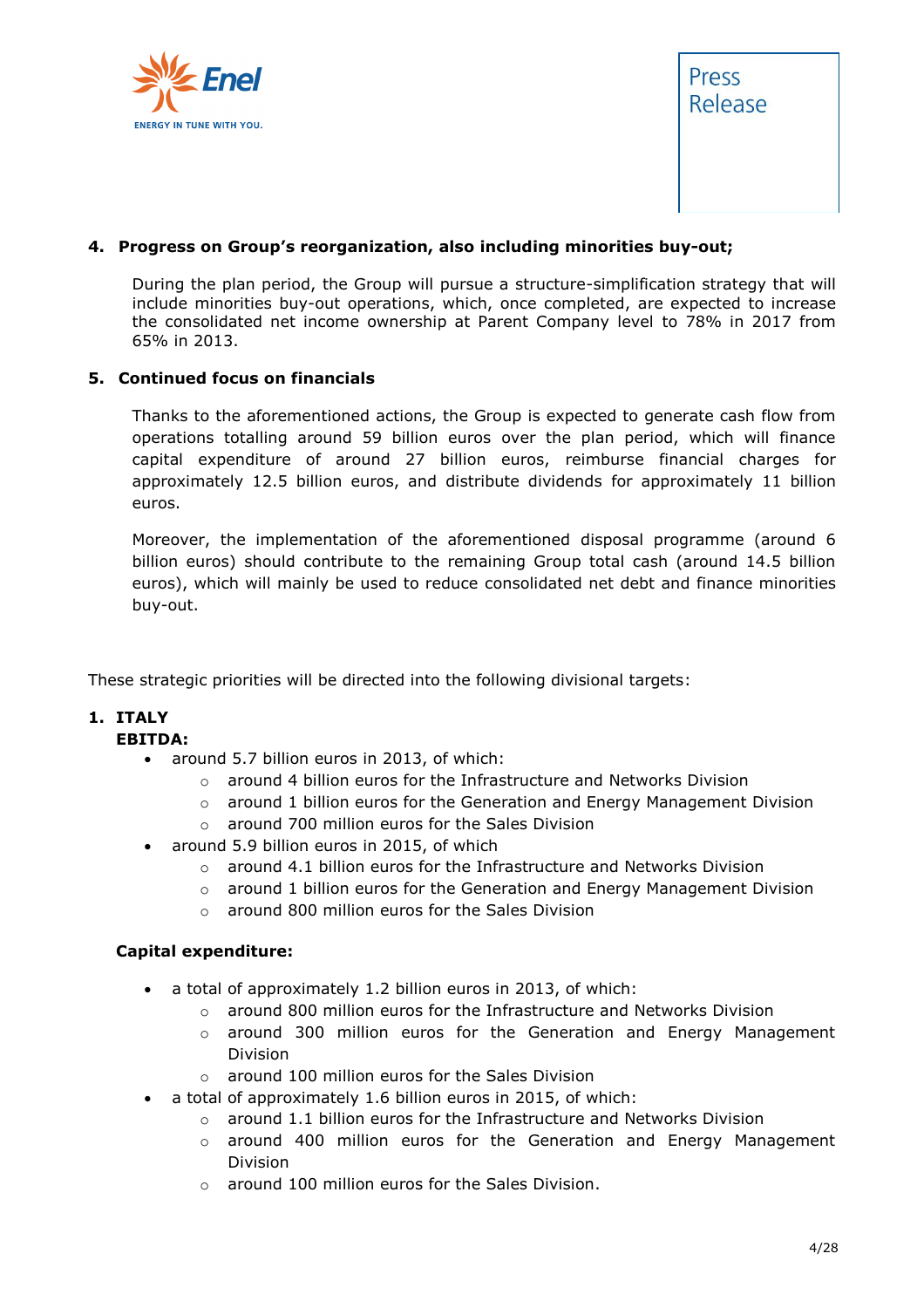



#### **2. IBERIA AND LATIN AMERICA**

**EBITDA:** approximately 6.9 billion euros (of which around 3.7 billion euros from regulated activities and around 3.2 billion euros from unregulated activities) in both 2013 and in 2015;

**Capital expenditure:** a total of approximately 2 billion euros in 2013, of which around 900 million from regulated activities and around 1.1 billion from unregulated activities, equal to around 2.3 billion euros in 2015, of which around 1 billion euros from regulated activities and around 1.3 billion euros from unregulated activities.

#### **3. INTERNATIONAL DIVISION**

**EBITDA:** approximately 1.5 billion euros in 2013 (around 700 million euros in Slovakia, approximately 600 million euros in Russia and around 200 million euros in other countries where the Division operates); approximately 1.5 billion euros in 2015 (around 700 million euros in Slovakia, approximately 500 million euros in Russia and around 300 million euros in other countries where the Division operates).

#### **Capital expenditure:**

- a total of approximately 1.1 billion euros in 2013, of which:
	- o around 900 million euros in Slovakia
	- o around 200 million euros in Russia
	- $\circ$  around 20 million euros in other countries where the Division operates.
- around 800 million euros in 2015, of which:
	- o around 400 million euros in Slovakia
	- o around 300 million euros in Russia
	- $\circ$  around 100 million euros in other countries where the Division operates.

#### **4. RENEWABLE ENERGY DIVISION**

**EBITDA:** around 1.8 billion euros in 2013 and around 2.4 billion euros in 2015. **Capital expenditure:** a total of approximately 1.3 billion euros in both 2013 and in 2015.

#### **FINANCIAL TARGETS**

For **2013** the following targets are envisaged:

- EBITDA to approximately 16 billion euros
- Group net ordinary income to approximately 3 billion euros
- Net financial debt to about 42 billion euros

For **2015** the following targets are envisaged:

- EBITDA to about 16 billion euros
- Group net ordinary income to approximately 3.3 billion euros
- For **2017** the following targets are envisaged:
	- EBITDA to between 17 and 18 billion euros
		- Group net ordinary income to between 4 and 5 billion euros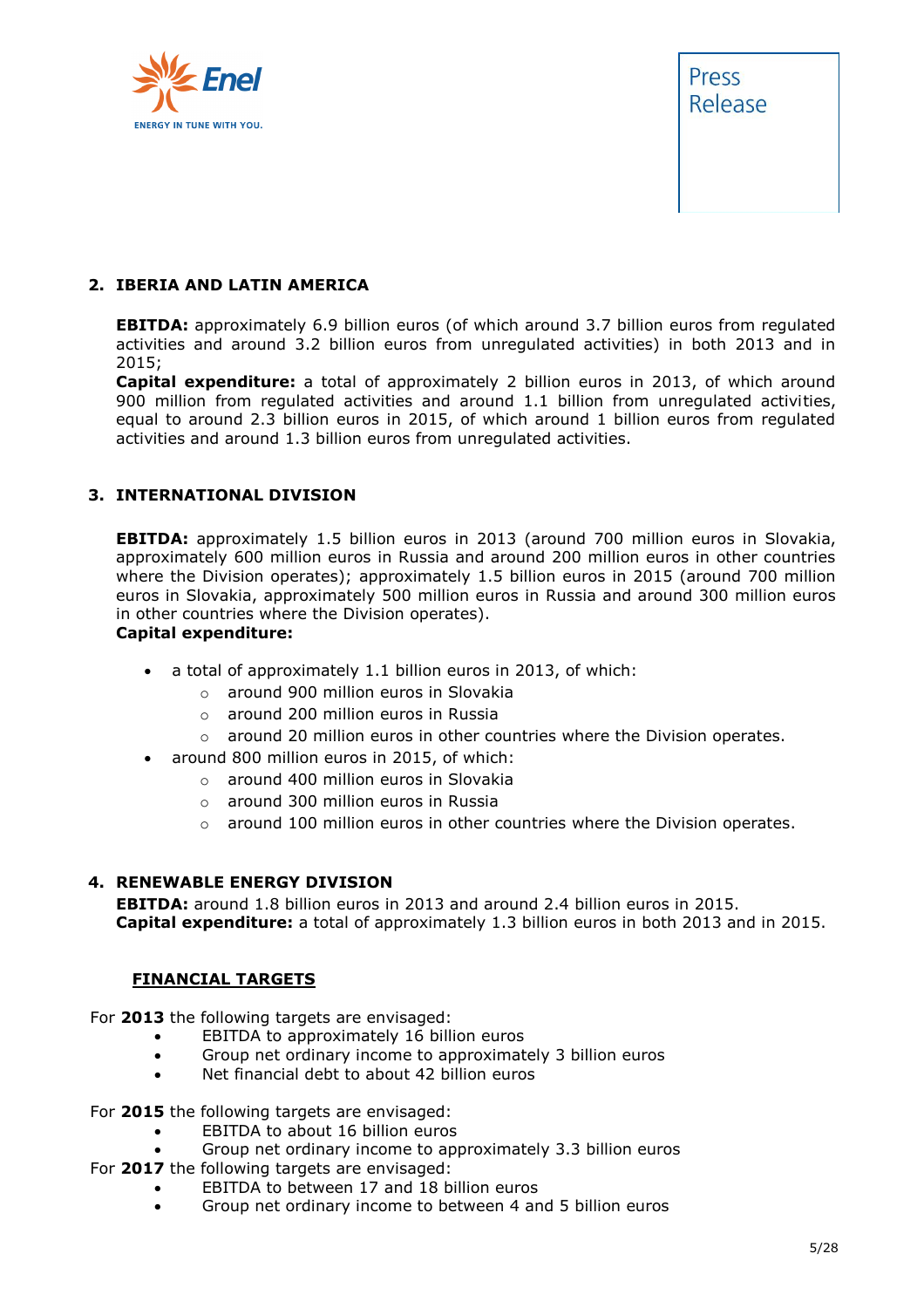



Net financial debt to between 36 and 37 billion euros.

In addition, for **2014,** following completion of the disposal plan, net financial debt is expected to be equal to 37 billion euros.

\*\*\*\*\*

#### **2012 OPERATIONAL HIGHLIGHTS**

#### **Electricity and gas sales**

Electricity sold by the Enel Group to end users in 2012 increased by 5.0 TWh, or  $+1.6\%$ , to 316.8 TWh compared to 2011.

The increase is essentially attributable to the increase in volumes sold abroad (+6.9 TWh), mainly relating to operations in Latin America (+3.5 TWh), Russia (+2.9 TWh) and France (+1.7 TWh), partially offset by a decline in volumes sold in Iberia (-2.2 TWh) and in Italy (-1.9 TWh).

Gas sold to end users amounted to 8.7 billion cubic meters in 2012, up 0.2 billion cubic metres or +2.4% on the previous year. Volumes sold in Italy diminished by 0.3 billion cubic metres, while sales abroad, entirely accounted for by Endesa, increased by 0.5 billion cubic metres.

#### **Power generation**

Net electricity generated by the Enel Group in 2012 totalled 295.8 TWh (+0.6% on the 293.9 TWh generated the previous year), of which 74.5 TWh in Italy and 221.3 TWh abroad.

Enel Group power plants in Italy generated 74.5 TWh, down 4.5 TWh compared with 2011. This was mainly due to the decline in hydroelectric generation (-2.5 TWh) as a result of less favourable water conditions recorded in 2012 compared with 2011, in addition to lower thermal generation and a slight increase in generation from other renewable resources.

In 2012 electricity demand in Italy decreased by 2.8% compared with 2011, reaching 325.3 TWh, coupled with a reduction in net electricity imports, which fell by 2.6 TWh (-5.8%).

Net electricity generated abroad by the Enel Group in 2012 came to 221.3 TWh, up 6.4 TWh (+3.0%) from the previous year. The increase was mainly attributable to the greater volumes generated by Endesa in Iberia and in Latin America (+2.7 TWh) and the increase in the output of the companies of the Renewable Energy Division (+2.8 TWh).

Of the electricity generated by Enel Group power plants in Italy and the rest of the world, 57.6% came from thermal generation, 28.4% from renewables and 14.0% from nuclear power.

#### **Electricity distribution**

Electricity distributed by the Enel Group network totalled 413.9 TWh in 2012, of which 238.2 TWh was in Italy and 175.7 TWh abroad.

The volume of electricity distributed in Italy declined by 8.2 TWh (-3.3%) compared with the previous year.

Electricity distributed abroad increased by 2.6 TWh  $(+1.5%)$  to 175.7 TWh compared with the previous year, mainly due to higher volumes of electricity distributed by Endesa in Latin America (+2.3 TWh).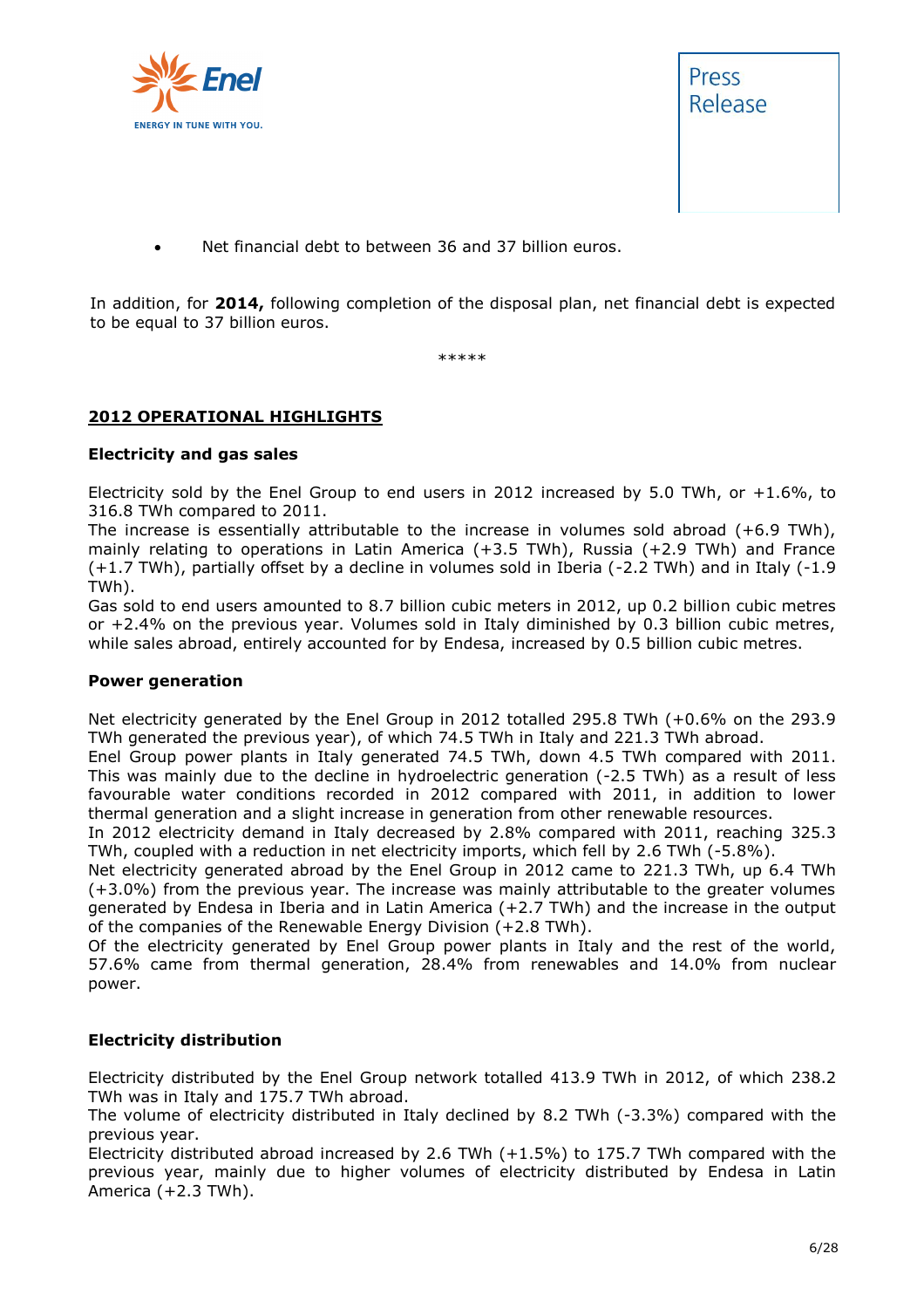



\*\*\*\*\*

#### **2012 CONSOLIDATED FINANCIAL HIGHLIGHTS**

**Revenues** in 2012 were 84,889 million euros, an increase of 5,375 million euros (+6.8%) on 2011 levels. The increase is essentially attributable to higher revenues from the sale and transport of electricity to wholesalers and end users, higher revenues from fuel trading, as well as greater revenues from the sale and transport of natural gas to end users. These factors were only partially offset by the decrease in revenues from electricity trading.

**EBITDA** amounted to 16,738 million euros in 2012, down 867 million euros (-4.9%) from 2011. The decline is largely attributable to the decrease in the generation margin in Italy and to the change in the scope of consolidation following the disposals in the two years under review (including the disposals of Enel Maritza East 3, Deval and Endesa Ireland). These effects were partially offset by the positive performance of the Sales, Renewable Energy and International Divisions.

**EBIT** was 7,735 million euros in 2012, a 31.4% decrease compared with 2011 (11,278 million euros), taking into account a 2,676 million euro-increase in depreciation, amortization and impairment losses. Excluding the impairment losses recognised in 2012 on the goodwill allocated to certain Cash-Generating Units (totalling 2,584 million euros), EBIT declined by 959 million euros (-8.5%). The effect of these impairments essentially refers to the partial writedown in the goodwill allocated to the "Endesa – Iberia" Cash Generating Unit in the amount of 2,392 million euros. More specifically, thi relates to measures adopted by the Spanish government in the energy field throughout 2012 (mainly in the fourth quarter), leading to the downward revision in the expected cash flow from the assets belonging to the Cash Generating Unit and reflected in the 2013-2017 Business Plan. Moreover, the quantification of the value in use, with reference to the recoverable book value of the Cash Generating Unit, was further negatively affected by the increase in country risk, which is factored into the discount rate used.

**Group net income** was 865 million euros in 2012, compared with 4,113 million euros in 2011 (-79.0%). Excluding the effect of the impairment losses on goodwill noted above (amounting to 2,575 million euros attributable to the Group), net income fell by 673 million euros (- 16.4%), mainly due to the decline in the results of operations.

**Group net ordinary income** amounted to 3,455 million euros in 2012, down 606 million euros (-14.9%) from the 4,061 million euros reported in 2011.

**Net capital employed,** including net assets held for sale of 309 million euros, amounted to 96,106 million euros as of December  $31<sup>st</sup>$ , 2012, and was financed by total shareholders' equity of 53,158 million euros and net financial debt of 42,948 million euros.

**Net financial debt** as of December 31<sup>st</sup>, 2012 came to 42,948 million euros, down 1,681 million euros from December  $31<sup>st</sup>$ , 2011. More specifically, cash flow from operations and the disposal of a number of non-strategic assets were partially offset by capital expenditure in the period and the payment of dividends. As of December 31<sup>st</sup>, 2012, the **debt/equity ratio** came to 0.81 (0.82 as of December 31<sup>st</sup>, 2011), while the **debt/EBITDA ratio** was 2.6 (2.5 as of December  $31<sup>st</sup>$ , 2011).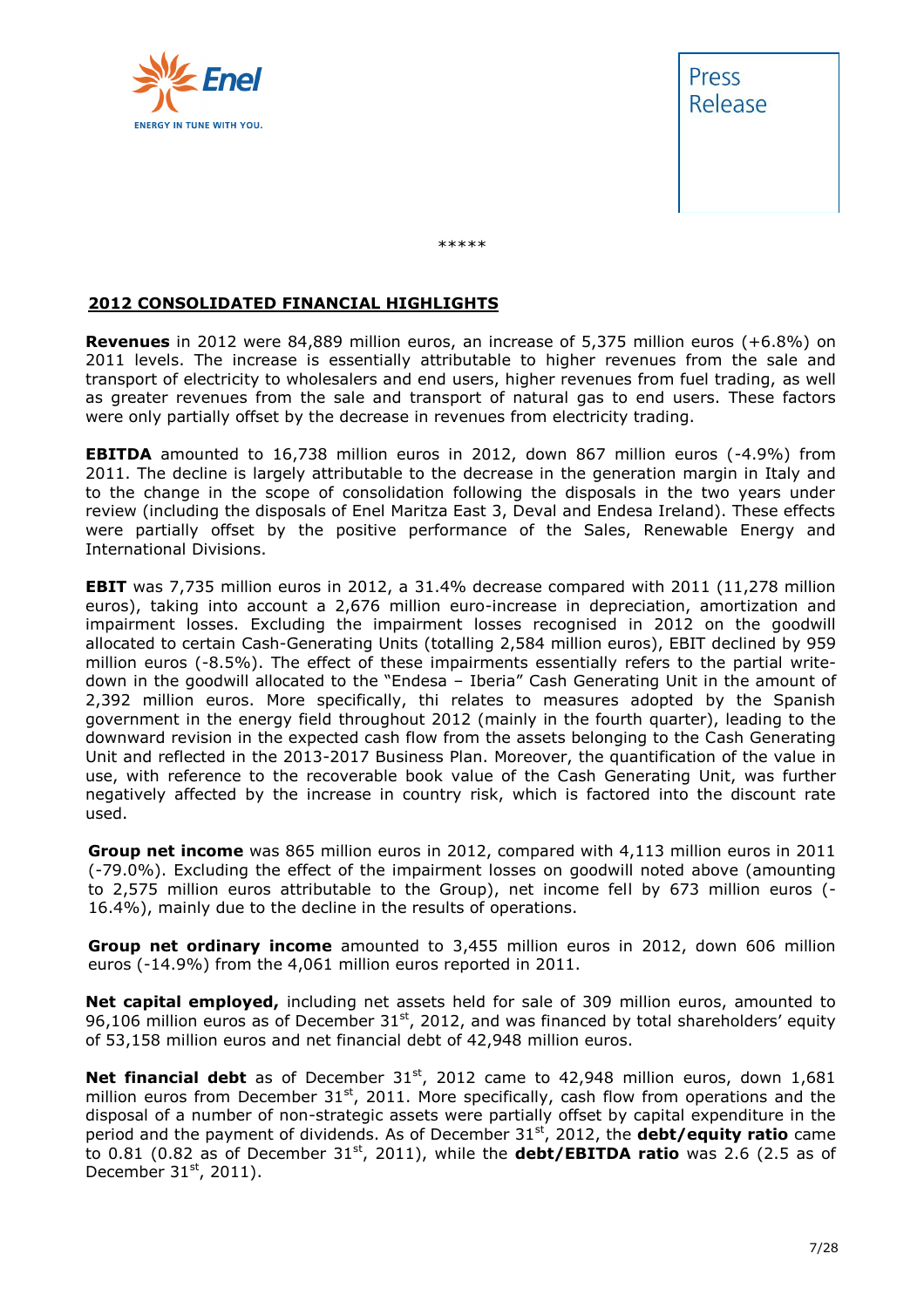



**Capital expenditure** amounted to 7,075 million euros in 2012 (of which 6,436 million regarded property, plant and equipment), a decrease of 409 million euros from 2011.

As of December 31<sup>st</sup>, 2012, Enel Group **employees** numbered 73,702 (75,360 at the end of 2011). The workforce declined by 1,658 employees, essentially as a result of a change in the scope of consolidation relating to disposals of companies during 2012 (-131) and the net balance of new hires and terminations (-1,527). As of December  $31<sup>st</sup>$ , 2012, the personnel of Group companies headquartered abroad were 51% of the total workforce.

\*\*\*\*\*

#### **PARENT COMPANY'S 2012 RESULTS**

In its capacity as an industrial holding company, Enel defines strategic targets for the Group and coordinates the activities of its subsidiaries. Moreover, Enel manages central treasury operations and insurance risk coverage, as well as providing assistance and guidelines on organisation, human resource management and labour relations, accounting, administrative, fiscal, legal, and corporate matters. Until December  $31<sup>st</sup>$ , 2011, Enel also held a long-term contract for the import of electricity on the Swiss border.

|                                              | 2012   | 2011   | Change   |
|----------------------------------------------|--------|--------|----------|
| Revenues                                     | 335    | 762    | $-56.0%$ |
| <b>EBITDA</b>                                | (84)   | (63)   | $+33.3%$ |
| <b>EBIT</b>                                  | (97)   | (96)   | $+1.0%$  |
| Net financial expense and income from equity |        |        |          |
| investments                                  | 3,329  | 2,351  | $+41.6%$ |
| Net income for the year                      | 3,420  | 2,467  | $+38.6%$ |
| Net financial debt at December 31st          | 12,438 | 13,594 | $-8.5%$  |

**Results** (millions of euros)**:**

**Revenues** of the Parent Company in 2012 were 335 million euros, a decrease of 427 million euros from 2011 (-56.0%), mainly attributable to the loss of revenues from the sale of electricity due to the expiry of the long-term import contract on December  $31<sup>st</sup>$ , 2011 (374 million euros), lower revenues for services provided to Enel Group companies (30 million euros), and the proceeds of the sale of the stake in Deval SpA (21 million euros) that had been recognised in 2011.

**EBITDA** was a negative 84 million euros, a decline of 21 million euros on the previous year (a negative 63 million euros). This decrease mainly reflected the impact of the recognition of the net gain on the sale of the stake held in Deval SpA.

**EBIT** amounted to a negative 97 million euros in 2012. Including depreciation, amortisation and impairment losses of 13 million euros (33 million euros in 2011), it was essentially in line with the previous year (a negative 96 million euros).

**Net financial expense and income from equity investments** totalled 3,329 million euros (2,351 million euros in 2011) and include: (i) dividends distributed in 2012 by subsidiaries and other investees in the amount of 3,940 million euros (3,223 million euros in 2011); (ii) the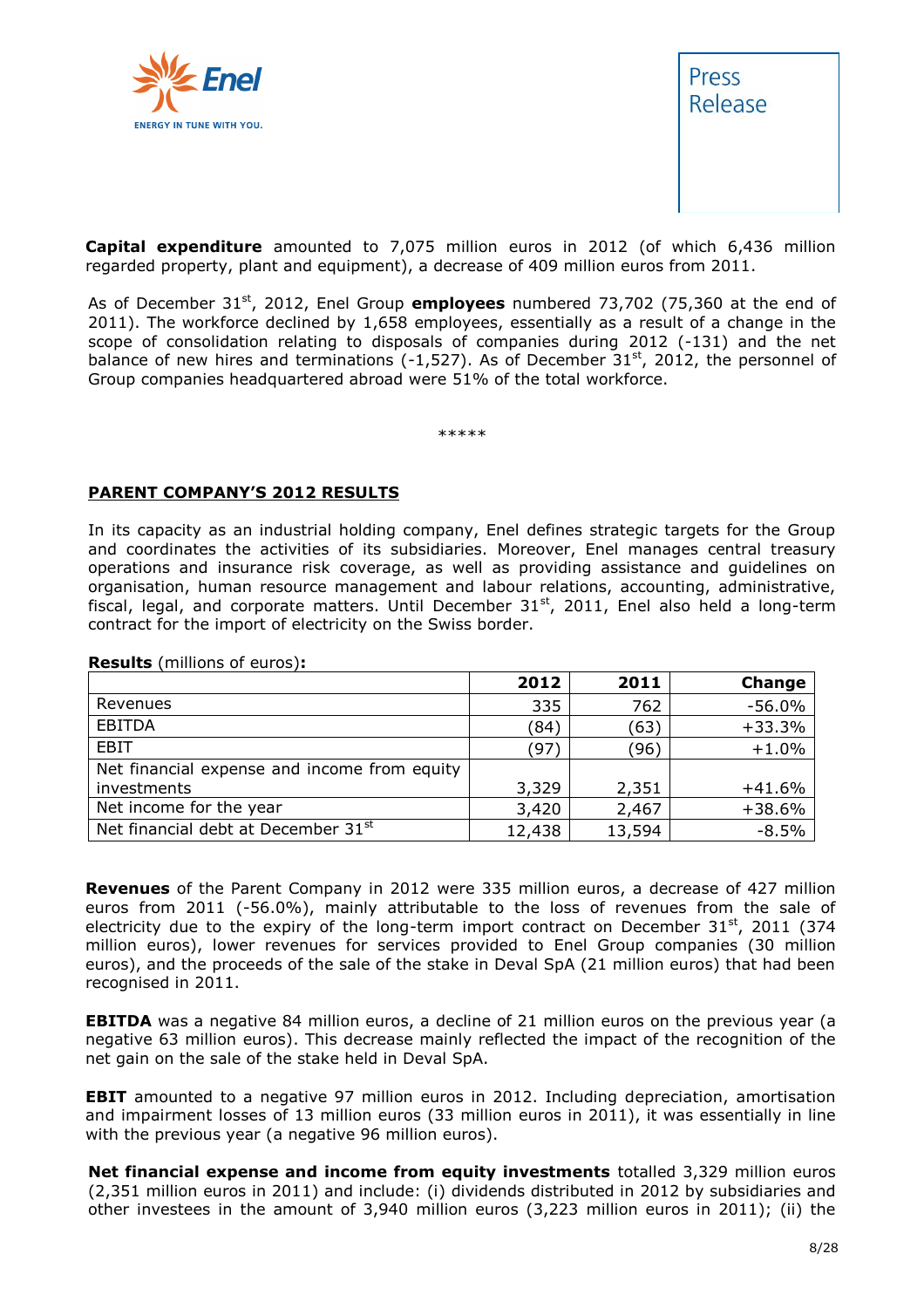



gain on the disposal of the equity stake held in Terna in the amount of 234 million euros; and (iii) net financial expense of 846 million euros (872 million euros in 2011). Specifically, the decline in net financial expense, equal to 26 million euros, was largely attributable to the decrease in net charges in respect of interest rate derivatives, partly offset by lower interest income on intercompany current accounts, as well as the recognition in 2011 of the net income on the exercise of the bonus shares granted in the global offering of Enel Green Power SpA shares.

**Net income** for 2012 amounted to 3,420 million euros, compared with 2,467 million euros in 2011.

**Net financial debt** as of December 31<sup>st</sup>, 2012 totalled 12,438 million euros, down 1,156 million euros compared with December  $31^{st}$ , 2011, mainly due to repayments made during the year, partly offset by the effects of the issuance of a bond for retail investors.

**Shareholders' equity** as of December 31<sup>st</sup>, 2012 amounted to 25,828 million euros, up 1,638 million euros compared with December  $31<sup>st</sup>$ , 2011. The change was attributable to the total net income for 2012 (3,143 million euros), partly offset by distribution of the balance of the dividend for 2011 (1,505 million euros).

\*\*\*\*\*

#### **RECENT KEY EVENTS**

On **November 20th, 2012,** Enel Green Power SpA ("EGP"), acting through its subsidiary Enel Green Power International BV ("EGPI"), agreed a 12-year loan of 110 million euros with the Danish government's Export Credit Agency ("EKF") and Citigroup, the latter as agent and arranger. The loan is guaranteed by Enel Green Power. The loan will be used to cover part of the investment in the Talinay wind plant, in Chile, which has an installed capacity of about 90 MW. The total investment in plant construction comes to, approximately, 165 million dollars. The loan bears an interest rate in line with the market benchmark.

On **November 27th, 2012**, EGP announced that it had agreed a loan of 160 million euros with the European Investment Bank ("EIB") to help finance EGP's development plans in Italy through 2014. The 20-year loan will be secured by one or more guarantees issued to EIB by leading financial groups. The terms of the loan are competitive with the market benchmark.

On **December 4th, 2012**, Enel notified Edf that it was exercising its right to withdraw from the project to build the EPR (European Pressurized Reactor) nuclear power plant of Flamanville ("Flamanville 3") in Normandy and in another five power plants to be built in France using the same EPR technology, thus terminating the strategic partnership agreement the two companies signed in November 2007. The agreement took effect on December 19<sup>th</sup>, 2012. With the withdrawal from the Flamanville 3 project, Enel obtained reimbursement of prepaid expenses in proportion to its 12.5% stake in the project for an overall amount of about 613 million euros plus accrued interest. The termination of the agreement also involves the cancellation of the anticipated capacity contracts linked to Enel's participation in the construction of the other EPRs, in the a total amount of 1,200 MW in 2012. The overall amount of electricity supplied by Edf to Enel as anticipated capacity will be gradually reduced to 800 MW and 400 MW during the first and second years respectively and will be phased out completely in the third year from the date of termination of the partnership.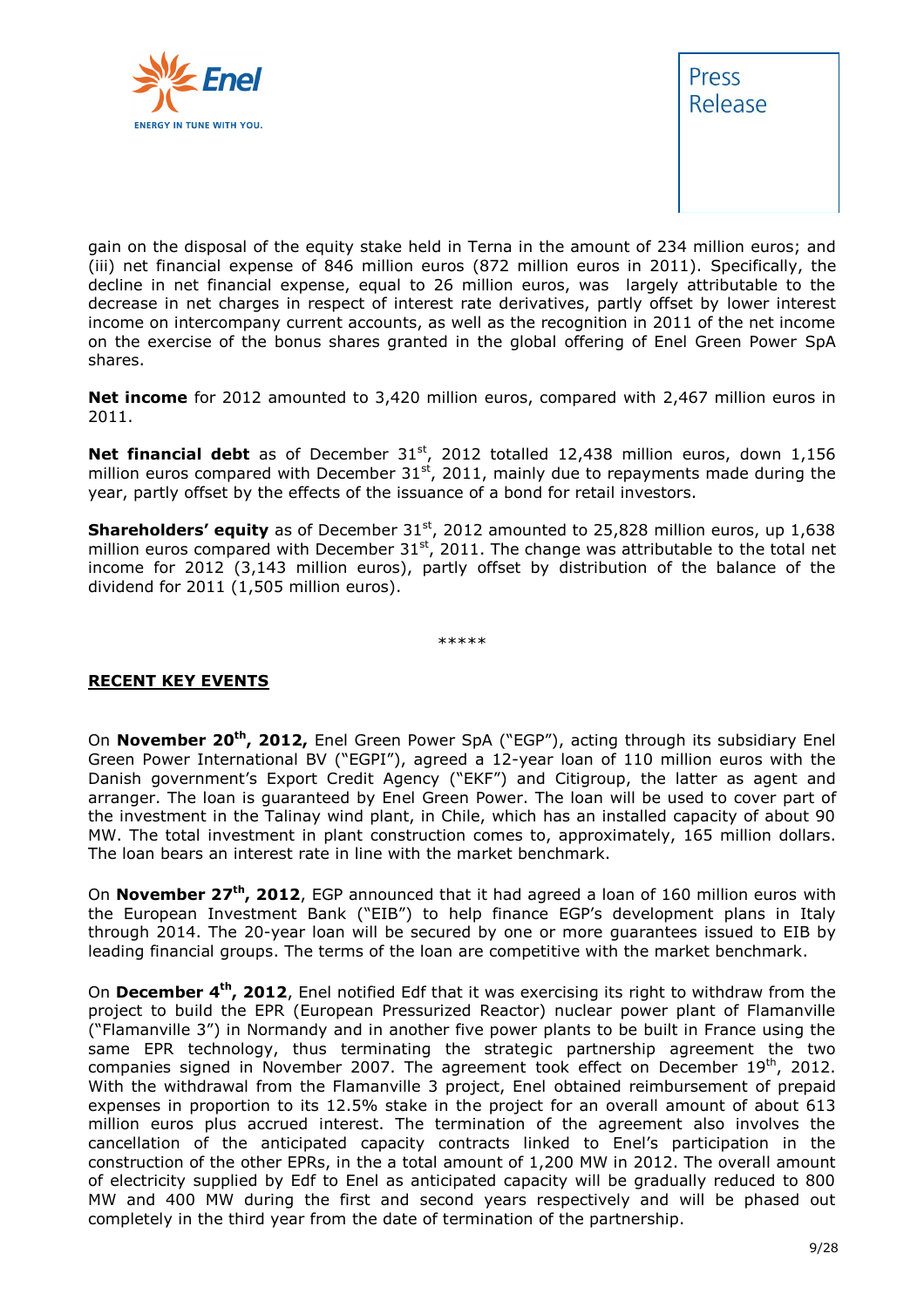



On **December 19th, 2012,** EGP, acting through its subsidiary Impulsora Nacional de Electricida S. de R.L. de C.V., announced the signing of a loan agreement with the Inter-American Development Bank ("IDB") in the amount of 988 million Mexican pesos, equivalent to around 76 million US dollars, to cover part of the investment in the Bii Nee Stipa II wind farm in Mexico. The 10-year loan will be backed by a parent company guarantee from EGP. The wind farm, which involved a total investment of around 160 million US dollars, is EGP's first in Mexico. It has an installed capacity of 74 MW and will be capable of generating 250 million kWh per year.

On **December 20th, 2012** a special shareholders' meeting of Enersis – a Chilean company controlled by Endesa through its wholly owned subsidiary Endesa Latinoamerica ("Endesa Latam") – approved a capital increase proposed by Endesa, which provides for the issue of a maximum of 16,441,606,297 new Enersis shares at a subscription price of 173 Chilean pesos per share, corresponding to a total amount of about 5,995 million US dollars (at the Chilean peso/US dollar exchange rate prevailing on December 20<sup>th</sup>, 2012). More specifically, Endesa will transfer to Enersis the entire share capital of Conosur - a company to which Endesa Latam transferred its holdings in 13 Latin American companies operating in the electricity industry, in most of which Enersis already held a direct interest – for a total of 9,967,630,058 Enersis shares, valuing the transferred assets at about 3,643 million US dollars. The remaining shareholders will be able to subscribe a total of 6,473,976,239 Enersis shares in cash, corresponding to about 2,352 million US dollars (once again at the Chilean peso/US dollar exchange rate prevailing on December 20<sup>th</sup>, 2012). The special Enersis shareholders' meeting also approved a condition governing the entire capital increase, under which completion of the transaction is subordinate to the other shareholders making cash subscriptions sufficient to ensure that the majority shareholder's stake does not exceed the shareholding ceiling, established by law and the Enersis bylaws, of 65% of voting share capital. As part of the operation, Enel and Endesa also formally undertook to make Enersis the Enel Group's sole investment vehicle in Latin America for the generation, distribution and sale of electricity (with the exception of the assets currently held by Enel Green Power or any future assets the latter may develop in the renewable energy sector in that geographical area).

On **January 8th, 2013**, the Court of Appeal of Paris upheld the ruling of the Court of Arbitration of the International Chamber of Commerce concerning the international arbitration proceeding brought by Enel Green Power against Inversiones Energeticas ("INE"), its partner in LaGeo, a joint venture for the development of geothermal energy in El Salvador. The judges rejected the appeal lodged by INE asking for the ruling in favour of Enel Green Power to be voided, confirming that the ruling had been issued at the end of a fair trial. The decision of the Court of Appeal reaffirms Enel Green Power's right to allocate investments in LaGeo to share capital through the subscription of newly issued shares in the joint venture.

On **February 11th, 2013**, Enel announced the agreement of a 5-year revolving credit facility amounting to about 9.4 billion euros, which will replace the 10-billion-euro revolving credit facility (currently not drawn) scheduled to expire in April 2015, starting from the latter's expiry date. The new revolving credit line is "forward starting", meaning that it may be used starting from the expiry date of the 10-billion-euro revolving credit facility noted above or, before that date, in concomitance with any early cancellation of the latter by Enel. The cost of the new credit line will vary in relation to Enel's pro-tempore credit rating. At the current rating level, it is equal to a spread of 170 basis points over Euribor, with commitment fees of 40% of the applicable spread. The new forward starting revolving credit line, which may be used by Enel and/or its Dutch subsidiary Enel Finance International NV (with an Enel guarantee), is intended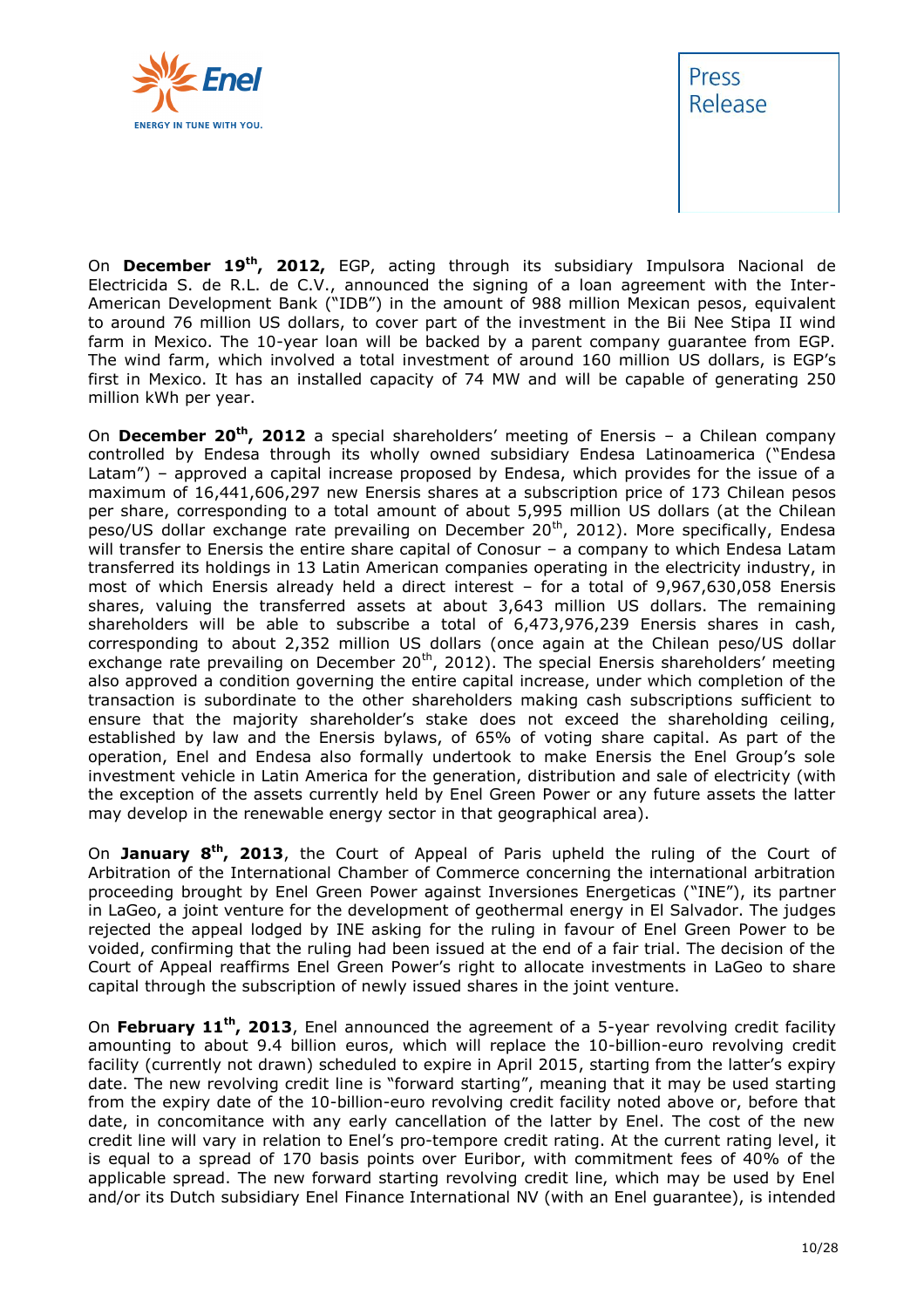



to give the Group's treasury operations a highly flexible instrument to manage working capital. Accordingly, the credit facility is not part of Enel's debt refinancing program.

\*\*\*\*\*

#### **OUTLOOK**

The persistence of macroeconomic weakness in Italy and Spain is accompanied by signs of recovery in the United States and robust fundamentals in the emerging markets, which could help drive a slow recovery in Europe.

The outlook for the renewables business remains positive, with steady expansion in many geographical areas, together with the markets in Latin America and Eastern Europe, which continue to post significant growth, confirming the soundness of the Group's strategy to enter international markets..

The Group will concentrate on ensuring financial stability, adopting a strategy of preserving margins in mature markets, using a range of flexible and adjustable actions.

Maintaining a focus on growing markets will also involve strengthening the Group's presence in the emerging countries and in the renewables sector, pursuing the evolution of our business in a direction that will see these two segments making an increasingly major contribution.

The organisation and enhancement of efficiency within the Group, the generation of strong cash flows and the maximisation of synergies will proceed in step with the rigorous implementation of the investment plan and close attention to maintaining our rating.

The Group will continue to boost technological innovation designed to make electricity generation every more efficient and environmentally sustainable and to develop innovative solutions for its customers, ranging from energy efficiency to smart grids.

All of these factors, together with close attention to service quality and relations with local communities supported by a transparent corporate social responsibility policy, will enable the Group to secure today, as well as in the future, value creation for all of our stakeholders. More specifically, Enel's decision to diversify its activities geographically towards growing economies, together with the strategy of developing renewable energy and achieving a balanced portfolio of regulated and unregulated activities, will enable us to cope effectively with the impact of the economic weakness discussed earlier on the Group's performance.

\*\*\*\*\*

#### **SHAREHOLDERS' MEETING AND DIVIDENDS**

The Board of Directors has convened the Ordinary Shareholders' Meeting for April 30<sup>th</sup>, 2013, in a single session.

The Shareholders' Meeting will be called to approve the statutory financial statements and examine the consolidated financial statements for 2012, and to approve the payment of a dividend for 2012 of 0.15 euros per share. The total dividend for 2012 is therefore equal to about 1,411 million euros, based on consolidated net ordinary income (i.e. generated by Enel's core business) of about 3,455 million euros, in line with the dividend policy approved by the Board of Directors on March 7<sup>th</sup>, 2012, providing for a pay-out of at least 40% of consolidated net ordinary income. The Board has proposed June  $24<sup>th</sup>$ , 2013 as the ex-dividend date and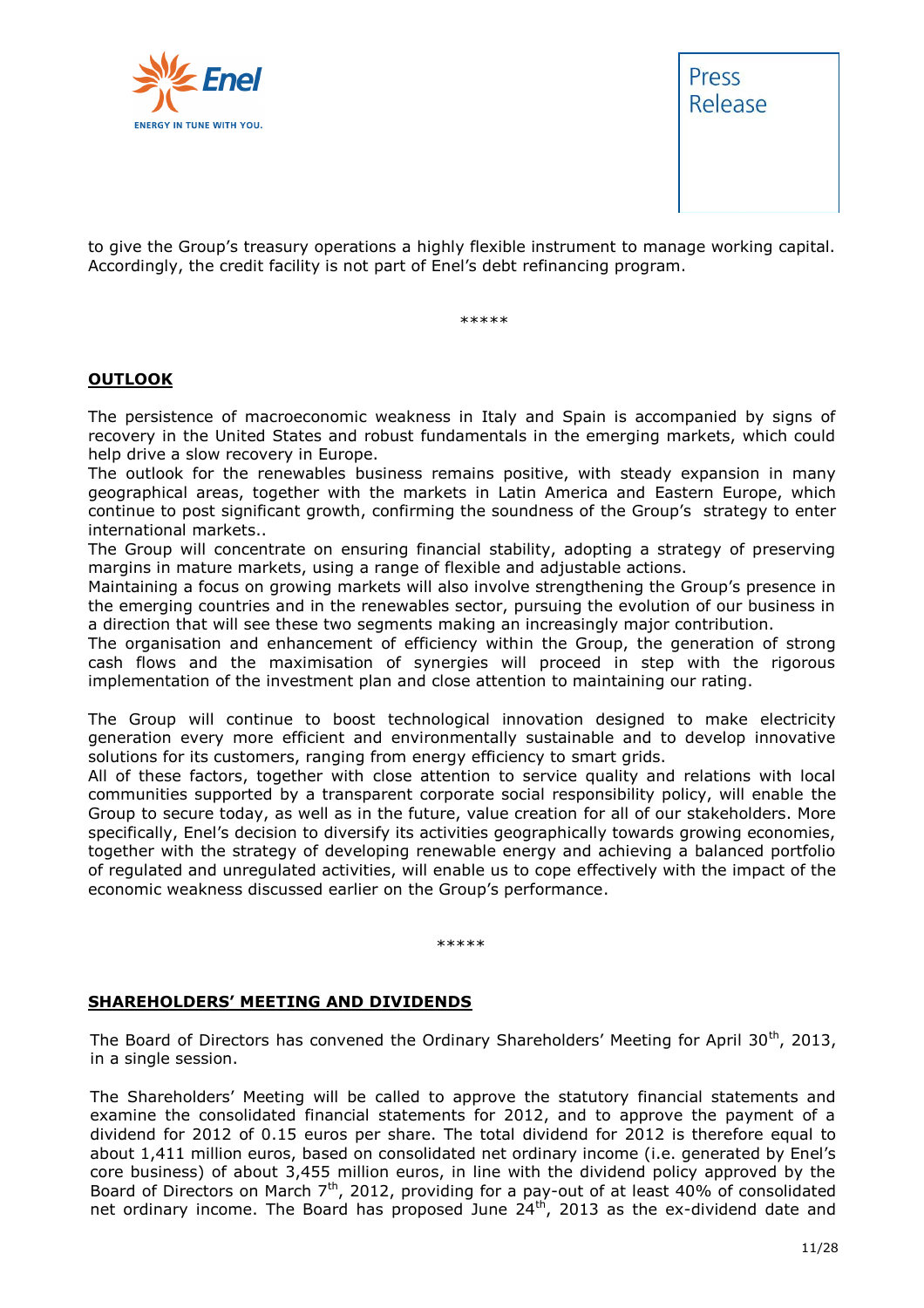



June  $27<sup>th</sup>$ , 2013 as the distribution date. The dividend will be entirely paid out of Enel's 2012 net income, which amounts to 3,420 million euros.

The Shareholders' Meeting will also be called to appoint the members of the Board of Auditors as the term of the current Board has expired and to approve a non-binding resolution on the section of the report on compensation that sets out Enel's compensation policy for Directors, the General Manager and key management personnel.

The documentation related to the items on the agenda of the Shareholders' Meeting will be made available to the public in accordance with applicable laws and regulations.

\*\*\*\*\*

#### **BONDS ISSUED AND MATURING BONDS**

The main bond issues carried out by the Enel Group in 2012 include the following:

- the issue, in January and February 2012, as part of the Global Medium Term Notes programme, of bonds privately placed by Enel Finance International N.V., guaranteed by Enel, with the following characteristics:
	- $\circ$  47 million euros fixed-rate 6.85% maturing January 20<sup>th</sup>, 2032;
	- $\circ$  50 million euros fixed-rate 5.80% maturing February 2<sup>nd</sup>, 2022;
	- $\circ$  100 million euros fixed-rate 6.08% maturing February 21st, 2024;
	- $\circ$  50 million euros fixed-rate 5.53% maturing February 21st, 2022;
	- $\circ$  50 million euros fixed-rate 5.51% maturing February 21st, 2022;
	- $\circ$  50 million euros fixed-rate 6.15% maturing February 20<sup>th</sup>, 2027;
	- $\circ$  46 million euros fixed-rate 6.25% maturing February 20<sup>th</sup>, 2032;
- the issue, on February 20<sup>th</sup>, 2012, of a retail bond by Enel, in the total amount of 3,000 million euros, structured into the following two tranches:
	- $\circ$  2,500 million euros fixed-rate 4.875% maturing February 20<sup>th</sup>, 2018;
	- $\circ$  500 million euros floating-rate maturing February 20<sup>th</sup>, 2018;
- the issue, on June  $15^{th}$ , 2012, of bonds in Brazilian reais by Ampla totalling 155 million euros;
- the issue, on September  $11<sup>th</sup>$ , 2012, of a bond for institutional investors by Enel Finance International N.V. in the amount of 1,000 million euros, fixed-rate 4.875% maturing March  $11^{th}$ , 2020, guaranteed by Enel;
- the issue, on October 15<sup>th</sup>, 2012, of a bond for institutional investors by Enel Finance International N.V. in the amount of 2,000 million euros, guaranteed by Enel and structured into the following two tranches:
	- $\circ$  1,000 million euros fixed-rate 4.875% maturing April 17<sup>th</sup>, 2023;
	- $\circ$  1,000 million euros fixed-rate 3.625% maturing April 17<sup>th</sup>, 2018;
- the issue, on October  $17<sup>th</sup>$ , 2012, of a bond denominated in Swiss francs for institutional investors by Enel Finance International N.V., in the amount of 290 million euros fixedrate 2.75% maturing December  $17<sup>th</sup>$ , 2018, guaranteed by Enel;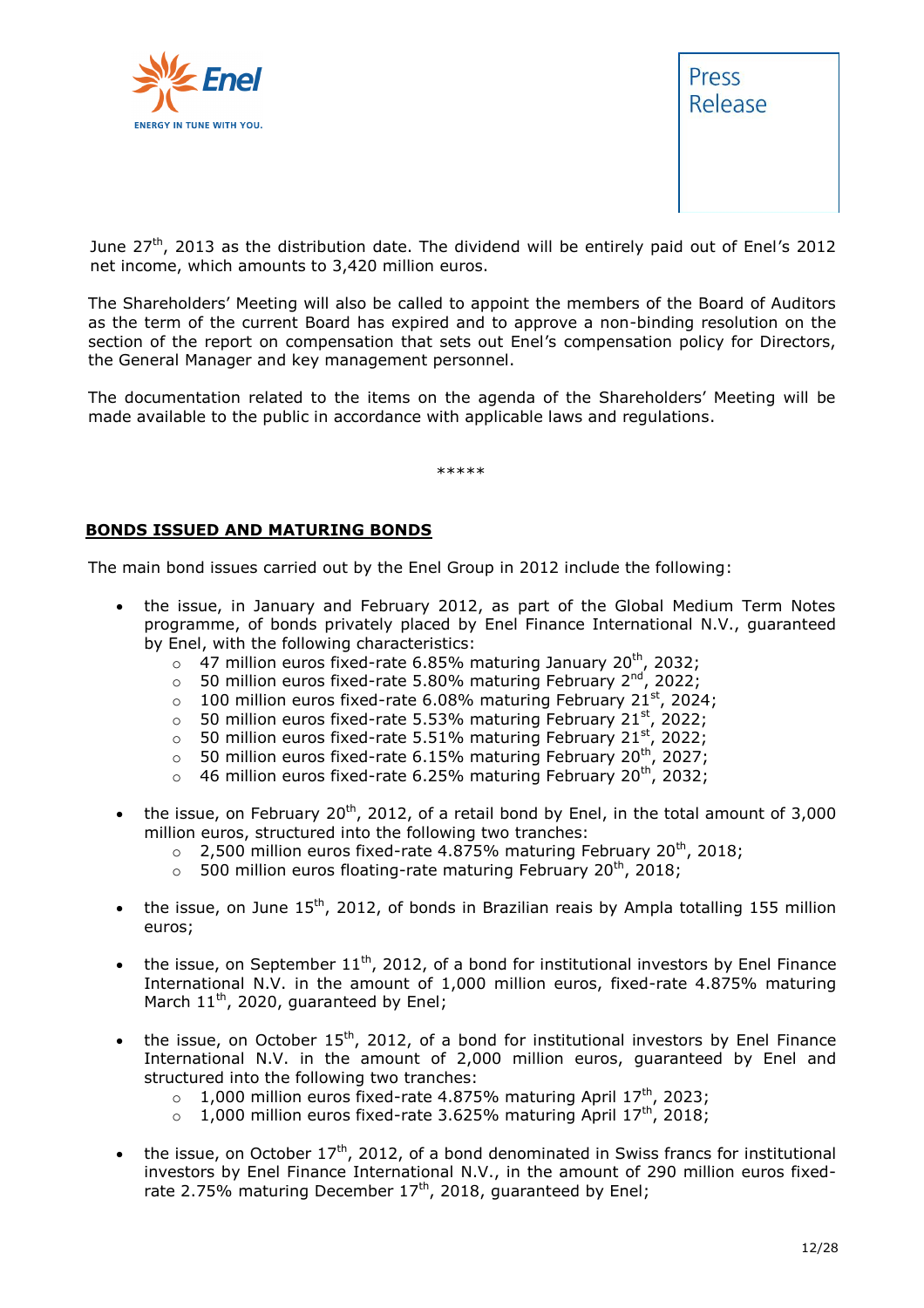



- the issue, on October  $26<sup>th</sup>$ , 2012, of a bond denominated in Swiss francs privately placed by Enel Finance International N.V.in the amount of 107 million euros fixed-rate 4% maturing October 26<sup>th</sup>, 2027, guaranteed by Enel;
- the issue, on November  $28<sup>th</sup>$ , 2012 of a bond privately placed by Enel Finance International N.V., in the amount of 50 million euros floating-rate maturing November  $28<sup>th</sup>$ , 2022, guaranteed by Enel;
- the issue, on December  $13<sup>th</sup>$ , 2012, of local bonds denominated in Colombian pesos by Emgesa S.A., in the amount of 213 million euros;

Between January  $1^{st}$ , 2013 and June 30<sup>th</sup>, 2014, a total of 4,532 million euros in bonds is scheduled to mature, including:

- 1,000 million US dollars (consolidated in the amount of 758 million euros) in respect of a fixed-rate bond, issued by Enel Finance International N.V., maturing in January 2013;
- 700 million euros in respect of fixed-rate bonds, issued by International Endesa B.V., maturing in February 2013;
- 750 million euros in respect of a fixed-rate bond, issued by Enel, maturing in June 2013.
- 400 million US dollars (consolidated in the amount of 303 million euros) in respect of a fixed-rate bond, issued by Endesa Chile S.A., maturing in August 2013;
- 350 million US dollars (consolidated in the amount of 265 million euros) in respect of a fixed-rate bond, issued by Enersis S.A., maturing in January 2014;
- 1,000 million euros in respect of a floating-rate bond, issued by Enel, maturing in June 2014.

\*\*\*\*\*

*At 9.30 am CET today, March 13th, 2013, at the Centro Congressi Enel in Viale Regina Margherita, 125, in Rome, the results for 2012 and the business plan for 2013-2017 will be presented to financial analysts and institutional investors, followed by a press conference. The event will be broadcast live on Enel's website [www.enel.com.](http://www.enel.com/)* 

*Documentation relating to the presentation will be available in the* Investor Relations *section of the website from the beginning of the event.*

*The consolidated income statement, statement of comprehensive income, balance sheet and cash flow statement for the Enel Group and the corresponding statements for Parent Company Enel are attached below. These statements and the related notes have been submitted to the Board of Auditors and the external auditors for their evaluation. A descriptive summary of the alternative performance indicators is also attached.*

*The officer responsible for the preparation of the corporate financial reports, Luigi Ferraris, declares, pursuant to Article 154-bis, paragraph 2, of the Consolidated Law on Financial*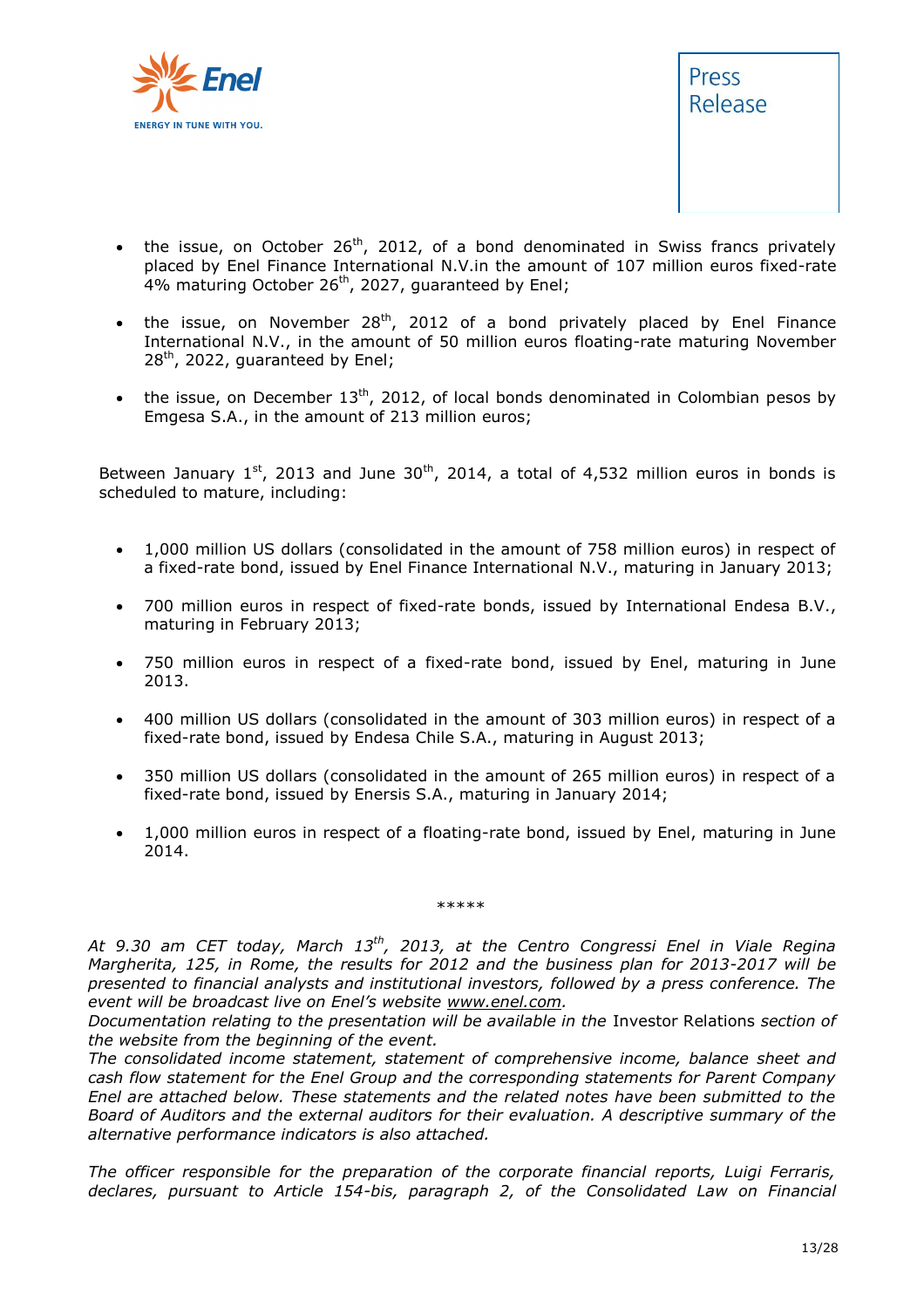



*Intermediation, that the accounting information contained in this press release corresponds with that contained in the accounting documentation, books and records.*

*The following section presents a summary of the results for Enel's divisions (the tables do not take into account any inter-sectoral eliminations).*

\*\*\*\*\*

#### **Results of the Divisions**

The results of the Divisions are presented on the basis of the new Group organisational arrangements in February 2012, taking account of the possibilities for the simplification of disclosures associated with the materiality thresholds established under IFRS 8 – Operating Segments. This representation is used by management in assessing Group performance for the two periods compared.

#### **Sales Division**

**Results** (millions of euro)**:**

|             | 2012   | 2011   | Change   |
|-------------|--------|--------|----------|
| Revenues    | 18,351 | 17,731 | $+3.5%$  |
| EBITDA      | 689    | 561    | $+22.8%$ |
| <b>EBIT</b> | 183    | 141    | $+29.8%$ |
| Capex       | 97     | 90     | $+7.8%$  |

**Revenues** in 2012 amounted to 18,351 million euros, up 620 million euros compared with 2011 (+3.5%), essentially due to the increase in volumes sold on the free market and higher average sales prices for electricity on the regulated market and the natural gas market.

**EBITDA** in 2012 came to 689 million euros, up 128 million euros compared with 2011 (+22.8%). The increase is largely attributable to the factors noted under the discussion of revenues.

**EBIT** in 2012, after depreciation, amortisation and impairment losses of 506 million euros (420 million euros in 2011), amounted to 183 million euros in 2012, up 42 million euros compared with the previous year. This trend reflects higher impairment losses on trade receivables.

#### **Generation and Energy Management Division**

#### **Results** (millions of euro)**:**

|             | 2012   | 2011   | Change   |
|-------------|--------|--------|----------|
| Revenues    | 25,237 | 23,144 | $+9.0%$  |
| EBITDA      | 1,271  | 2,209  | $-42.5%$ |
| <b>EBIT</b> | 685    | 1,617  | $-57.6%$ |
| Capex       | 403    | 431    | $-6.5%$  |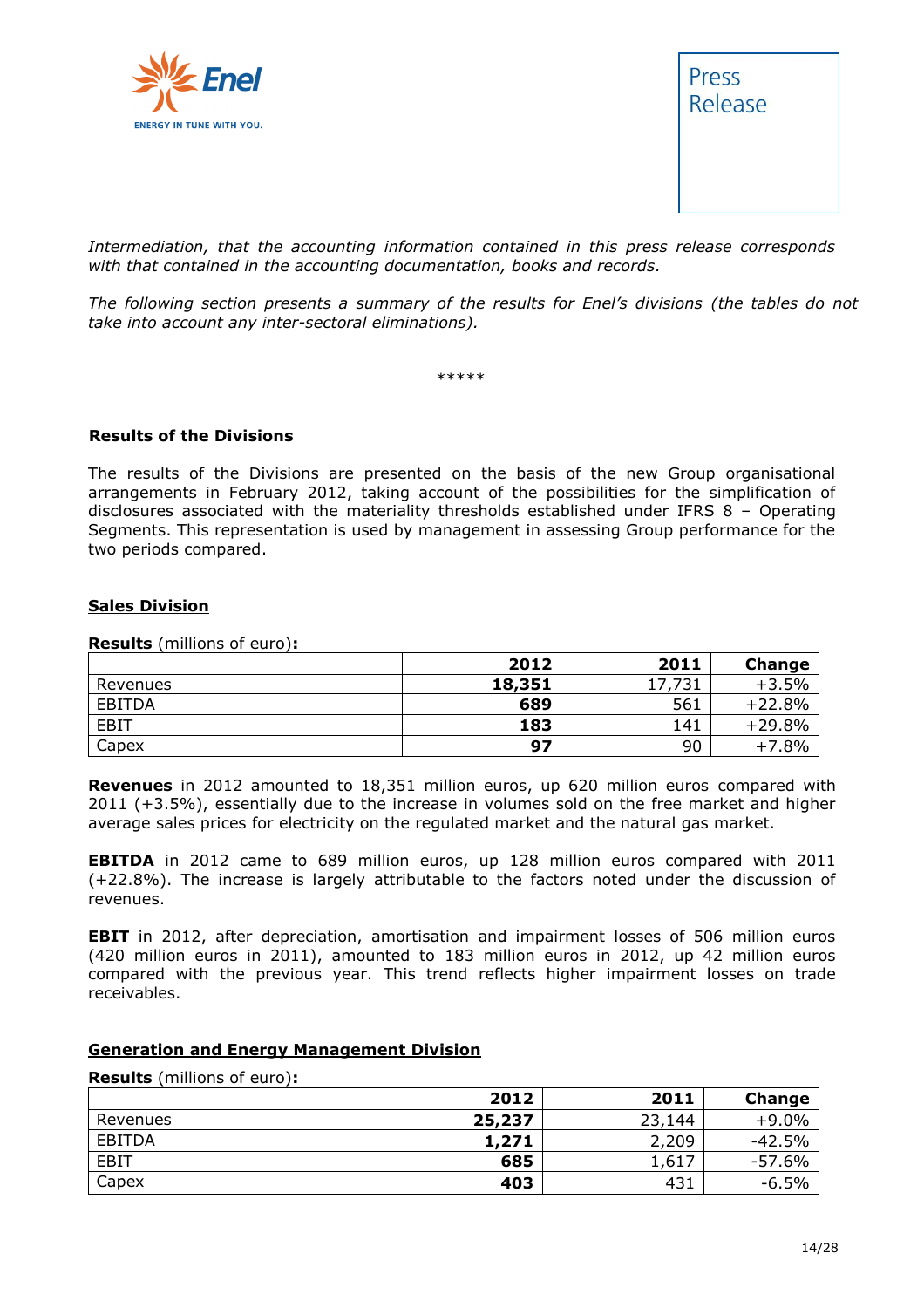



**Revenues** in 2012 amounted to 25,237 million euros, up 2,093 million euros (+9.0%) compared with 2011. Excluding the gain of 237 million euros recognized in 2011 from the fair value remeasurement of the portion of assets and liabilities of Hydro Dolomiti Enel corresponding to the Group's interest following the loss of control, revenues increased by 2,330 million euros, largely associated with the rise in revenues from the sale of electricity as a result of larger volumes handled, an increase in revenues from the sale of  $CO<sub>2</sub>$  emissions allowances and in revenues from trading in natural gas, partially offset by a decline in revenues from trading on international electricity markets.

**EBITDA** in 2012 was 1,271 million euros, down 938 million euros (-42.5%) compared with the 2,209 million euros posted in 2011. Excluding the gain recognized in 2011 from the adjustment to fair value of the assets and liabilities of Hydro Dolomiti Enel, from the change in its scope of consolidation and from the disposal of the assets constituting the San Floriano Energy business unit (for overall 30 million euros), EBITDA decreased by 671 million euros. The decline is largely attributable to the decrease in the generation margin, the lower margin on green certificate activities and higher operating expenses. These factors were only partially offset by an increase in the margin on the ancillary services market.

**EBIT** in 2012 was 685 million euros (1,617 million euros in 2011), a decrease of 932 million euros, largely in line with EBITDA development.

#### **Infrastructure and Networks Division**

|               | 2012  | 2011  | <b>Change</b> |
|---------------|-------|-------|---------------|
| Revenues      | 8,117 | 7,460 | $+8.8%$       |
| <b>EBITDA</b> | 4,138 | 4,173 | $-0.8%$       |
| <b>EBIT</b>   | 3,144 | 3,259 | $-3.5%$       |
| Capex         | 1,497 | 1,383 | $+8.2%$       |

**Results** (millions of euro)**:**

**Revenues** in 2012 amounted to 8,117 million euros, up 657 million euros (+8.8%). The change is essentially associated with an increase in revenues connected with the recognition of the reimbursement entitlement for charges incurred following the elimination of the Electricity Industry Pension Fund, as provided for in the Authority's Resolution no. 157/12, and to the increase in distribution and metering rates. These factors were partially offset by a decrease in service continuity bonuses and in grid connection fees.

**EBITDA** in 2012 totalled 4,138 million euros, a decrease of 35 million euros (-0.8%) compared with 2011, essentially associated with higher operating expenses, mainly in respect of personnel, and greater net allocations to provisions for litigation. These effects were partially offset by the factors noted in the comments on revenues.

**EBIT**, after depreciation, amortisation and impairment losses of 994 million euros (914 million euros in 2011), came to 3,144 million euros in 2012, down 115 million euros compared with the previous year (-3.5%). The increase in depreciation, amortisation and impairment losses is largely attributable to higher writedowns of trade receivables and an increase in depreciation charges for plants.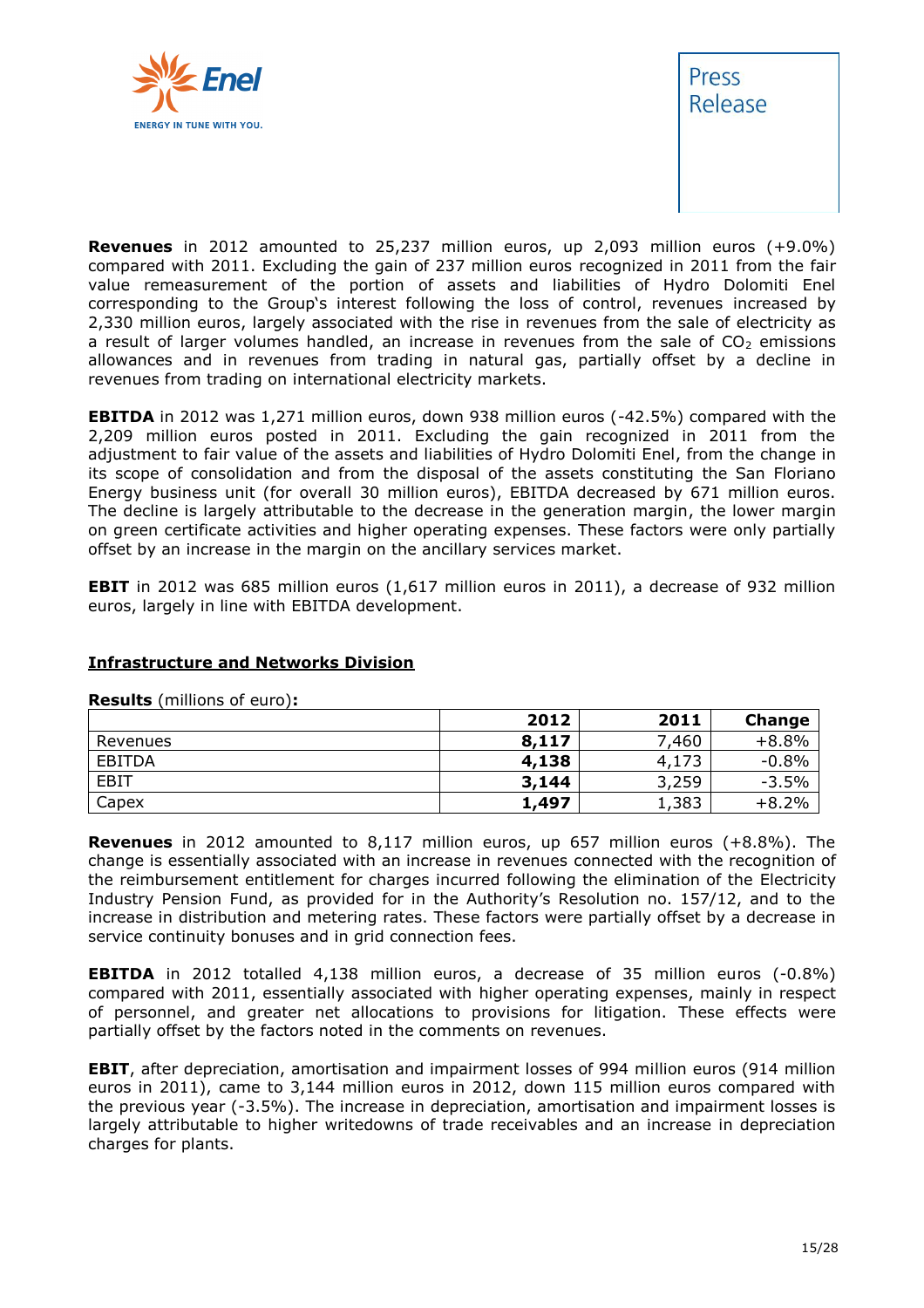



#### **Iberia and Latin America Division**

**Results** (millions of euro)**:**

|               | 2012   | 2011   | Change   |
|---------------|--------|--------|----------|
| Revenues      | 34,169 | 32,647 | $+4.7%$  |
| <b>EBITDA</b> | 7,212  | 7,251  | $-0.5%$  |
| <b>EBIT</b>   | 1,657  | 4,057  | $-59.2%$ |
| Capex         | 2,497  | 2,491  | $-0.2%$  |

**Revenues** in 2012 amounted to 34,169 million euros, an increase of 1,522 million euros (+4.7%) compared with 2011, rising in both Europe and Latin America. More specifically, the higher revenues in Europe refer to an increase in volumes of gas sold to end users, an increase in grants for extra-peninsular generation as well as higher revenues from the sale of fuels for trading. The increase in revenues in Latin America is due to an increase in quantities sold and developments in the higher exchange rates of the currencies in the various countries against the euro.

**EBITDA** for 2012 amounted to 7,212 million euros, down 39 million euros (-0.5%) compared with 2011. The decline is essentially the net result of the increase in the generation and sales margin in Europe, offset by a decrease in the distribution margin in the Spanish market and in the generation margin in Latin America.

**EBIT** in 2012, after depreciation, amortisation and impairment losses of 5,555 million euros (3,194 million euros in 2011), totalled 1,657 million euros in 2012, a decrease of 2,400 million euros compared with the previous year. Excluding an increase in depreciation for a number of generation plants, the increase in net impairment losses is mainly attributable to the write down, in the amount of 2,392 million euros, of part of the goodwill recognized in respect of the "Endesa-Iberia" Cash Generating Unit. The determination of value in use of the Cash Generating Unit was affected by various regulatory measures involving energy introduced in 2012 by the Spanish government and by the increase in country risk, which is factored into the discount rate used in the valuation.

#### **International Division**

|          | 2012  | 2011  | <b>Change</b> |
|----------|-------|-------|---------------|
| Revenues | 8,703 | ,715  | $+12.8%$      |
| EBITDA   | 1,650 | 1,642 | $+0.5%$       |
| EBIT     | 978   | 1,062 | $-7.9%$       |
| Capex    | 1,161 | 1,450 | $-19.9%$      |

**Results** (millions of euro)**:**

**Revenues** increased by 988 million euros (+12.8%) in 2012, from 7,715 million euros to 8,703 million euros. This trend is attributable to higher revenues in central Europe and Russia, mainly due to an increase in volumes sold, partly due to the entry into service of two new combined cycle units. These factors were partially offset by the decline in revenues in southeastern Europe, essentially attributable to the change in the scope of consolidation with the disposal in 2011 of Enel Maritza East 3.

**EBITDA** for 2012 amounted to 1,650 million euros in 2012, an increase of 8 million euros compared with 2011. The performance is attributable to an increase in the margin on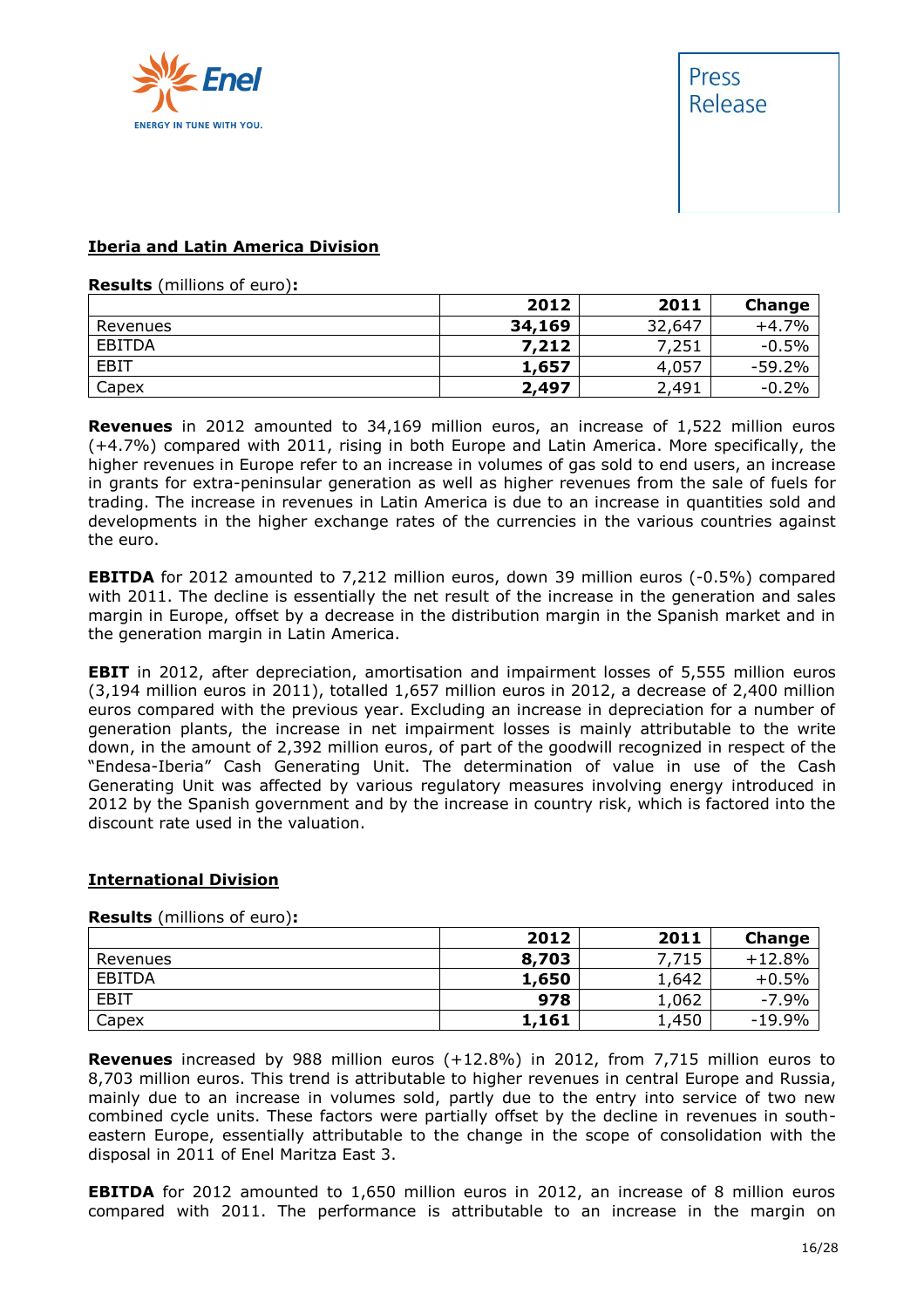



generation in Slovakia and Russia, whose effects were partially offset by a decline in the margin in south-eastern Europe (due in particular to the exit of the Bulgarian companies from the scope of consolidation).

**EBIT** in 2012 came to 978 million euros in 2012, a decrease of 84 million euros compared with the previous year, taking account of an increase in depreciation, amortisation and impairment losses.

#### **Renewable Energy Division**

**Results** (millions of euro)**:**

|               | 2012  | 2011  | Change   |
|---------------|-------|-------|----------|
| Revenues      | 2,696 | 2,539 | $+6.2%$  |
| <b>EBITDA</b> | 1,681 | 1,585 | $+6.1%$  |
| <b>EBIT</b>   | 1,121 | 1,080 | $+3.8%$  |
| Capex         | 1,257 | 1,557 | $-19.3%$ |

**Revenues** in 2012 totalled 2,696 million euros, an increase of 157 million euros (+6.2%) on the 2,539 million euros posted in 2011. The change is due to higher revenues attributable to the increase in volumes generated in the various areas of operations, more than offsetting the decline in revenues in Iberia and Latin America.

**EBITDA** in 2012 amounted to 1,681 million euros, a 96 million euro increase (+6.1%) compared with the 1,585 million euros registered in 2011. In particular, the increase in the margin in North America, Italy and the rest of Europe was only partially offset by the reduction in the margin in Iberia and Latin America.

**EBIT** in 2012 came to 1,121 million euros, an increase of 41 million euros on 2011 levels, taking account of a 55 million euro increase in depreciation, amortisation and impairment losses, the latter largely associated with the net effect of the entry into service of a number of new plants and the revision of the estimated useful life of wind farms, in line with industry practice.

#### **Services and Other Activities Area**

**Results** (millions of euros)**:**

|             | 2012  | 2011  | <b>Change</b> |
|-------------|-------|-------|---------------|
| Revenues    | 2,017 | 2,356 | $-14.4%$      |
| EBITDA      | 97    | 184   | $-47.3%$      |
| <b>EBIT</b> | (33)  | 62    |               |
| Capex       | 163   | 82    | $+98.8%$      |

**Revenues** for 2012 totalled 2,017 million euros, a decrease of 339 million euros compared with 2011. This change largely reflects the lack of revenues of the Parent Company from sales to the Single Buyer following the expiry on December  $31<sup>st</sup>$ , 2011 of the contract to import electricity on the Swiss border, as well as a decrease in revenues from engineering activities.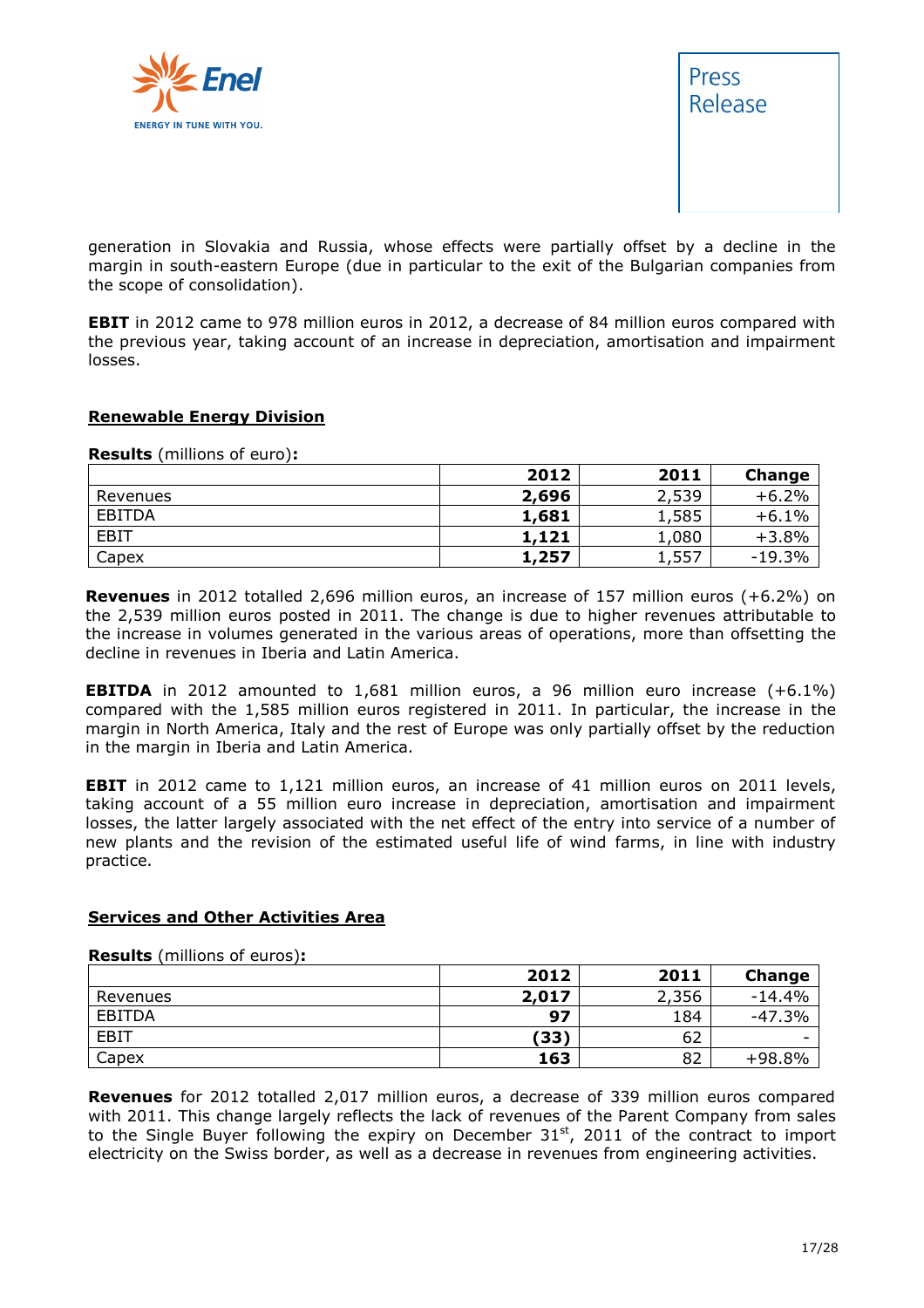



**EBITDA** in 2011 amounted to 97 million euros in 2012, a decrease of 87 million euros (-47.3%) compared with the previous year. The decline is essentially attributable to the negative impact of margins on certain intercompany services.

**EBIT** in 2011 amounted to a negative 33 million euros in 2012, a deterioration of 95 million euros compared with 2011, in line with EBITDA development.

\*\*\*\*\*

#### **ALTERNATIVE PERFORMANCE INDICATORS**

The following section describes a number of alternative performance indicators, not envisaged under the IFRS-EU accounting standards, which are used in this press release in order to facilitate the assessment of the Group's performance and financial position.

- **EBITDA:** an indicator of Enel's operating performance, calculated as "Operating income" plus "Depreciation, amortisation and impairment losses";
- **Net financial debt**: an indicator of Enel's financial structure, determined by "Long-term loans" and "Short-term loans and the current portion of long-term loans" less "Cash and cash equivalents", current and non-current financial assets (financial receivables and securities other than equity investments) included in "Other current assets" and "Other non-current assets";
- **Net capital employed**: calculated as the sum of "Current assets", "Non-current assets" and "Net assets held for sale", net of "Current liabilities" and "Non-current liabilities", excluding the items considered in the definition of net financial debt;
- **Net assets held for sale:** calculated as the algebraic sum of "Assets held for sale" and "Liabilities held for sale";
- **Group net ordinary income:** defined as that part of "Group net income" derived from ordinary business operations.

\*\*\*\*\*

All Enel press releases are also available in versions for smartphones and tablets. You can download then Enel Mobile app at: [Apple Store,](http://itunes.apple.com/us/app/enel-mobile/id375750732?mt=8) [Google Play](https://play.google.com/store/apps/details?id=com.enel.investor) and [BlackBerry App World](https://appworld.blackberry.com/webstore/content/11782)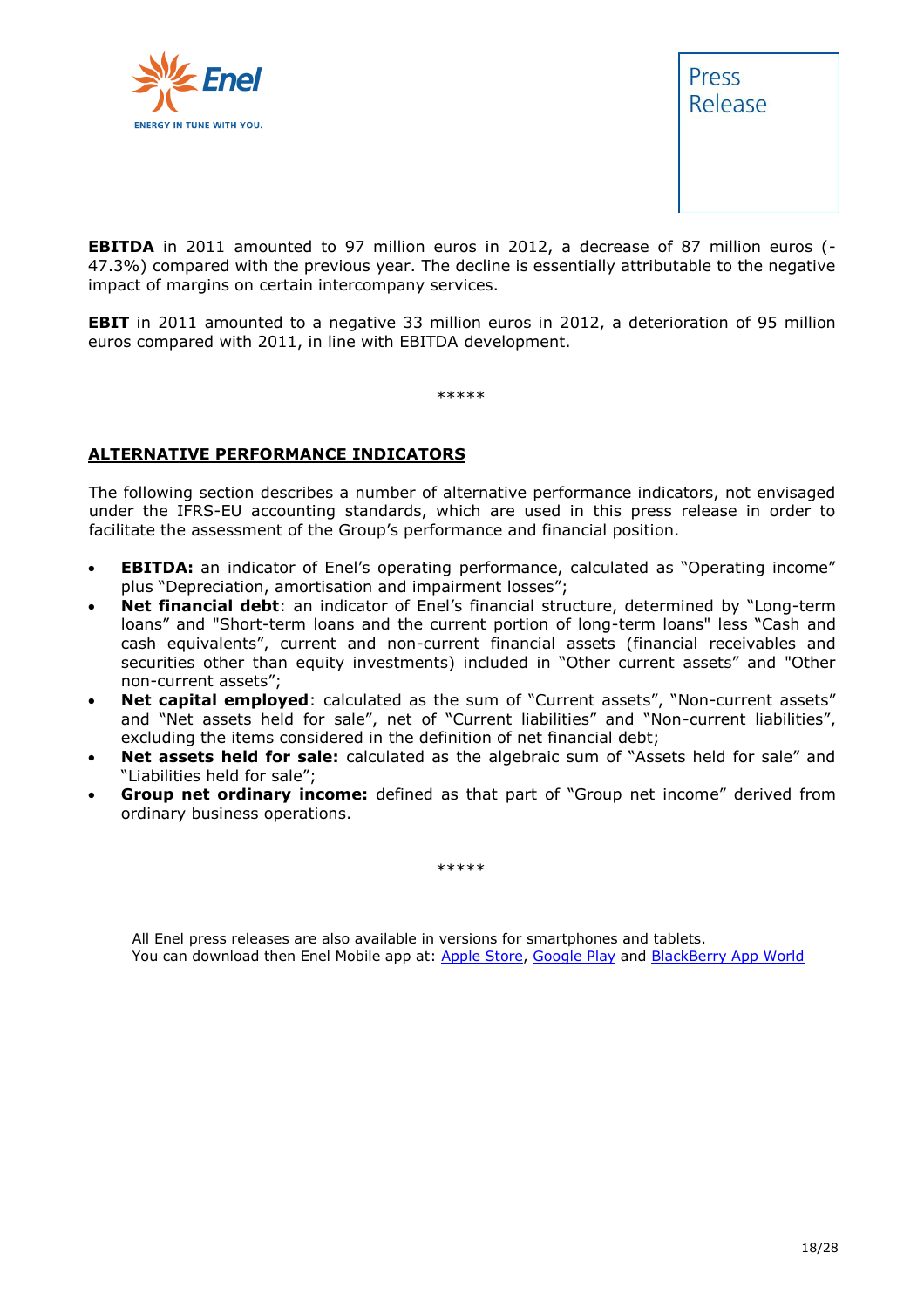



## **Consolidated Income Statement**

Millions of euro

|                                                                                                                                |            | 2012            |                                     | 2011 restated   |                                     |
|--------------------------------------------------------------------------------------------------------------------------------|------------|-----------------|-------------------------------------|-----------------|-------------------------------------|
|                                                                                                                                |            |                 | of which<br>with related<br>parties |                 | of which<br>with related<br>parties |
| <b>Revenues</b>                                                                                                                |            |                 |                                     |                 |                                     |
| Revenues from sales and services                                                                                               |            | 82,699          | 7,217                               | 77,573          | 7,455                               |
| Other revenues and income                                                                                                      | [Subtotal] | 2,190<br>84,889 | 46                                  | 1,941<br>79,514 | 208                                 |
| Costs                                                                                                                          |            |                 |                                     |                 |                                     |
| Raw materials and consumables                                                                                                  |            | 46,130          | 9,971                               | 42,901          | 9,970                               |
| Services                                                                                                                       |            | 15,738          | 2,298                               | 14,440          | 2,287                               |
| Personnel                                                                                                                      |            | 4,860           |                                     | 4,296           |                                     |
| Depreciation, amortization and impairment losses                                                                               |            | 9,003           |                                     | 6,327           |                                     |
| Other operating expenses                                                                                                       |            | 3,208           | 39                                  | 2,255           | 26                                  |
| Capitalized costs                                                                                                              |            | (1,747)         |                                     | (1,711)         |                                     |
|                                                                                                                                | [Subtotal] | 77,192          |                                     | 68,508          |                                     |
| Net income/(charges) from commodity risk<br>management                                                                         |            | 38              | 82                                  | 272             | 77                                  |
| <b>Operating income</b>                                                                                                        |            | 7,735           |                                     | 11,278          |                                     |
| Financial income                                                                                                               |            | 2,272           | 13                                  | 2,693           | 29                                  |
| Financial expense                                                                                                              |            | 5,275           |                                     | 5,717           | 7                                   |
| Share of income/(expense) from equity investments<br>accounted for using the equity method                                     |            | 88              |                                     | 96              |                                     |
| <b>Income before taxes</b>                                                                                                     |            | 4,820           |                                     | 8,350           |                                     |
| Income taxes                                                                                                                   |            | 2,745           |                                     | 3,027           |                                     |
| Net income from continuing operations                                                                                          |            | 2,075           |                                     | 5,323           |                                     |
| Net income from discontinued operations                                                                                        |            |                 |                                     |                 |                                     |
| Net income for the year (shareholders of the Parent<br>Company and non-controlling interests)                                  |            | 2,075           |                                     | 5,323           |                                     |
| Attributable to shareholders of the Parent Company                                                                             |            | 865             |                                     | 4,113           |                                     |
| Attributable to non-controlling interests                                                                                      |            | 1,210           |                                     | 1,210           |                                     |
| Earnings per share (euro) attributable to ordinary<br>shareholders of the Parent Company                                       |            | 0.09            |                                     | 0.44            |                                     |
| Diluted earnings per share (euro) attributable to ordinary<br>shareholders of the Parent Company                               |            | 0.09            |                                     | 0.44            |                                     |
| Earnings from continuing operations per share (euro)<br>attributable to ordinary shareholders of the Parent<br>Company         |            | 0.09            |                                     | 0.44            |                                     |
| Diluted earnings from continuing operations per share<br>(euro) attributable to ordinary shareholders of the Parent<br>Company |            | 0.09            |                                     | 0.44            |                                     |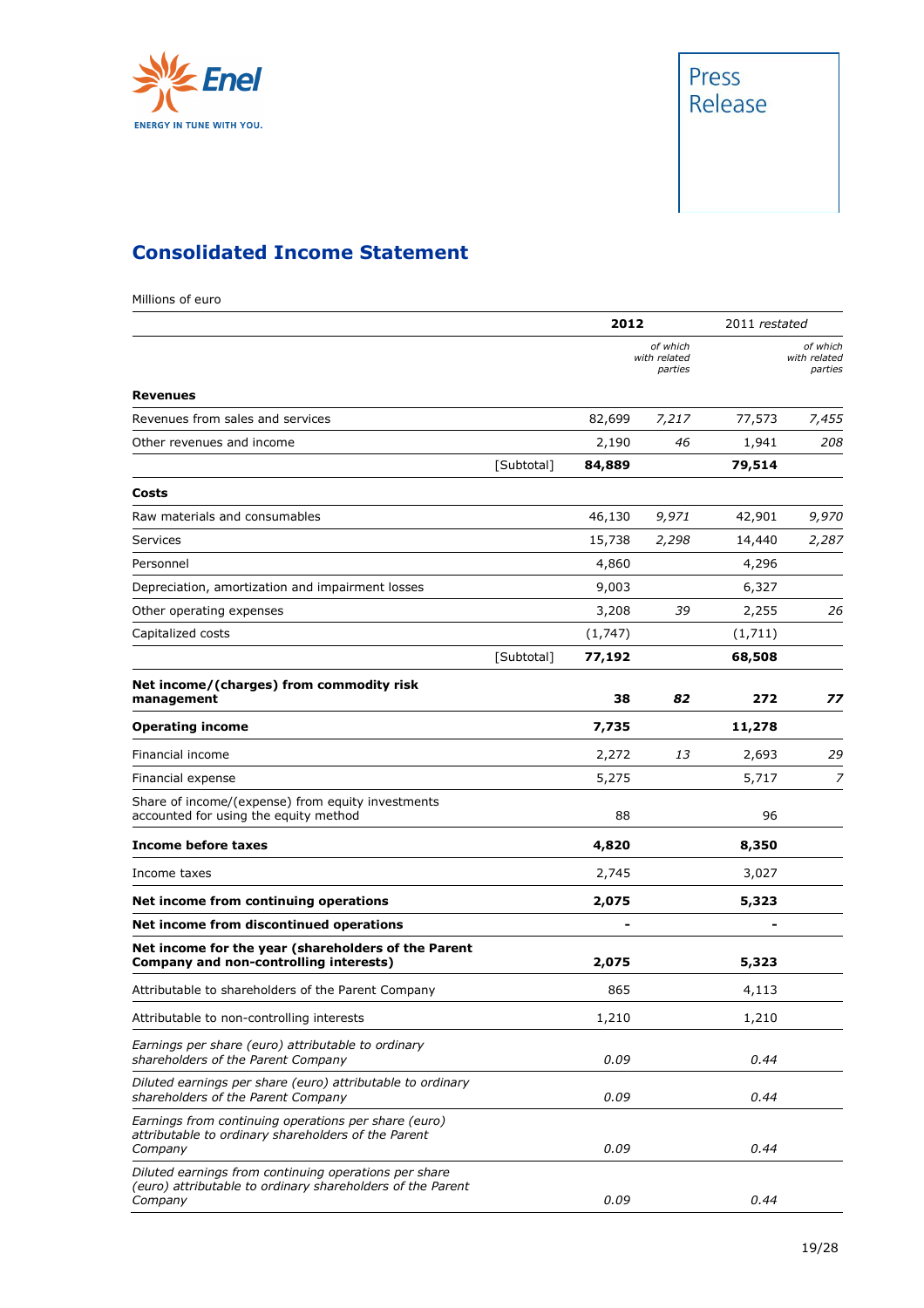

## Press Release

## **Statement of Consolidated Comprehensive Income**

| Millions of euro                                                                               |          |               |
|------------------------------------------------------------------------------------------------|----------|---------------|
|                                                                                                | 2012     | 2011 restated |
| Net income for the year (shareholders of the Parent Company and non-<br>controlling interests) | 2,075    | 5,323         |
| Other comprehensive income                                                                     |          |               |
| Effective portion of change in the fair value of cash flow hedges                              | (760)    | (161)         |
| Income recognized in equity by companies accounted for using the equity<br>method              | (7)      | (9)           |
| Change in the fair value of financial investments available for sale                           | (416)    | (61)          |
| Exchange rate differences                                                                      | 73       | (731)         |
| Income/(Loss) recognized directly in equity                                                    | (1, 110) | (962)         |
| Comprehensive income for the year                                                              | 965      | 4,361         |
| <b>Attributable to:</b>                                                                        |          |               |
| - shareholders of the Parent Company                                                           | (374)    | 3,639         |
| - non-controlling interests                                                                    | 1,339    | 722           |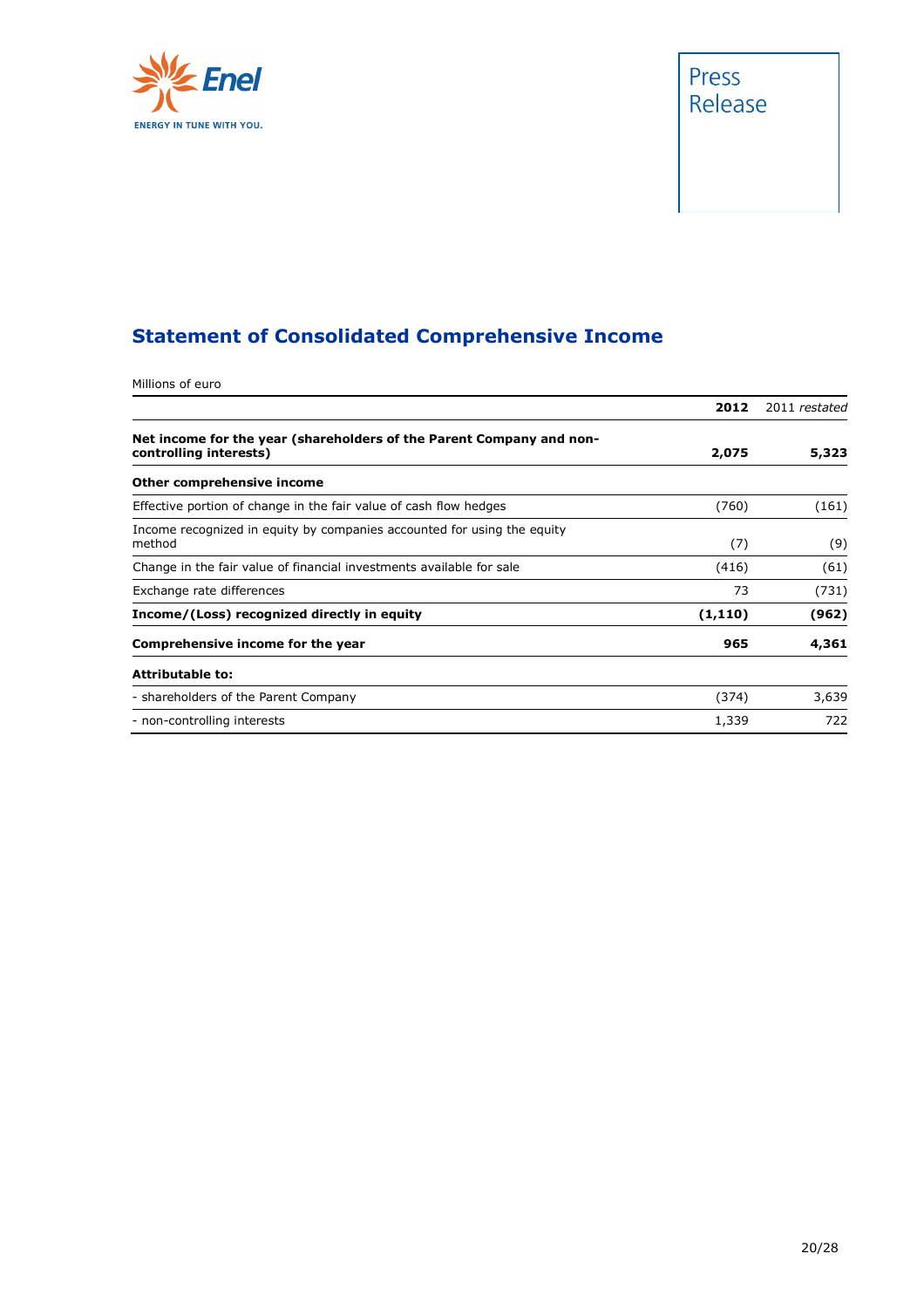

Millions of euro



### **Consolidated Balance Sheet**

| <b>ASSETS</b>                                               |         |         | at Dec. 31, 2012                    | at Dec. 31, 2011<br>restated |                                     | at Jan. 1, 2011<br>restated |                                     |
|-------------------------------------------------------------|---------|---------|-------------------------------------|------------------------------|-------------------------------------|-----------------------------|-------------------------------------|
|                                                             |         |         | of which<br>with related<br>parties |                              | of which<br>with related<br>parties |                             | of which<br>with related<br>parties |
| <b>Non-current assets</b>                                   |         |         |                                     |                              |                                     |                             |                                     |
| Property, plant and equipment                               |         | 83,115  |                                     | 80,592                       |                                     | 78,094                      |                                     |
| Investment property                                         |         | 197     |                                     | 245                          |                                     | 299                         |                                     |
| Intangible assets                                           |         | 35,970  |                                     | 39,049                       |                                     | 39,535                      |                                     |
| Deferred tax assets                                         |         | 6,305   |                                     | 6,116                        |                                     | 6,069                       |                                     |
| Equity investments accounted for using<br>the equity method |         | 1,115   |                                     | 1,085                        |                                     | 1,033                       |                                     |
| Non-current financial assets (1)                            |         | 5,518   | 74                                  | 6,325                        |                                     | 4,701                       |                                     |
| Other non-current assets                                    |         | 897     | 55                                  | 512                          |                                     | 1,078                       |                                     |
|                                                             | [Total] | 133,117 |                                     | 133,924                      |                                     | 130,809                     |                                     |
| <b>Current assets</b>                                       |         |         |                                     |                              |                                     |                             |                                     |
| Inventories                                                 |         | 3,338   |                                     | 3,148                        |                                     | 2,803                       |                                     |
| Trade receivables                                           |         | 11,719  | 893                                 | 11,570                       | 1,473                               | 12,505                      | 1,065                               |
| Tax receivables                                             |         | 1,631   |                                     | 1,251                        |                                     | 1,587                       |                                     |
| Current financial assets <sup>(2)</sup>                     |         | 9,381   | 39                                  | 10,466                       | 1                                   | 11,922                      | 69                                  |
| Other current assets                                        |         | 2,262   | 46                                  | 2,136                        | 71                                  | 2,176                       | 79                                  |
| Cash and cash equivalents                                   |         | 9,891   |                                     | 7,015                        |                                     | 5,164                       |                                     |
|                                                             | [Total] | 38,222  |                                     | 35,586                       |                                     | 36,157                      |                                     |
| <b>Assets held for sale</b>                                 |         | 317     |                                     | 381                          |                                     | 1,618                       |                                     |
| <b>TOTAL ASSETS</b>                                         |         | 171,656 |                                     | 169,891                      |                                     | 168,584                     |                                     |

(1) Of which long-term financial receivables for 3,430 millions of euro at December 31, 2012 (3,496 millions of euro at December 31, 2011) and other securities for 146 millions of euro at December 31, 2012 (80 millions of euro at December 31, 2011).

(2) Of which current portion of long-term financial receivables, short-term financial receivables and other securities at December 31, 2012 for 5,011 millions of euro (5,632 millions of euro at December 31, 2011), 2,518 millions of euro (2,270 millions of euro at December 31, 2011) and 42 millions of euro (52 millions of euro at December 31, 2011).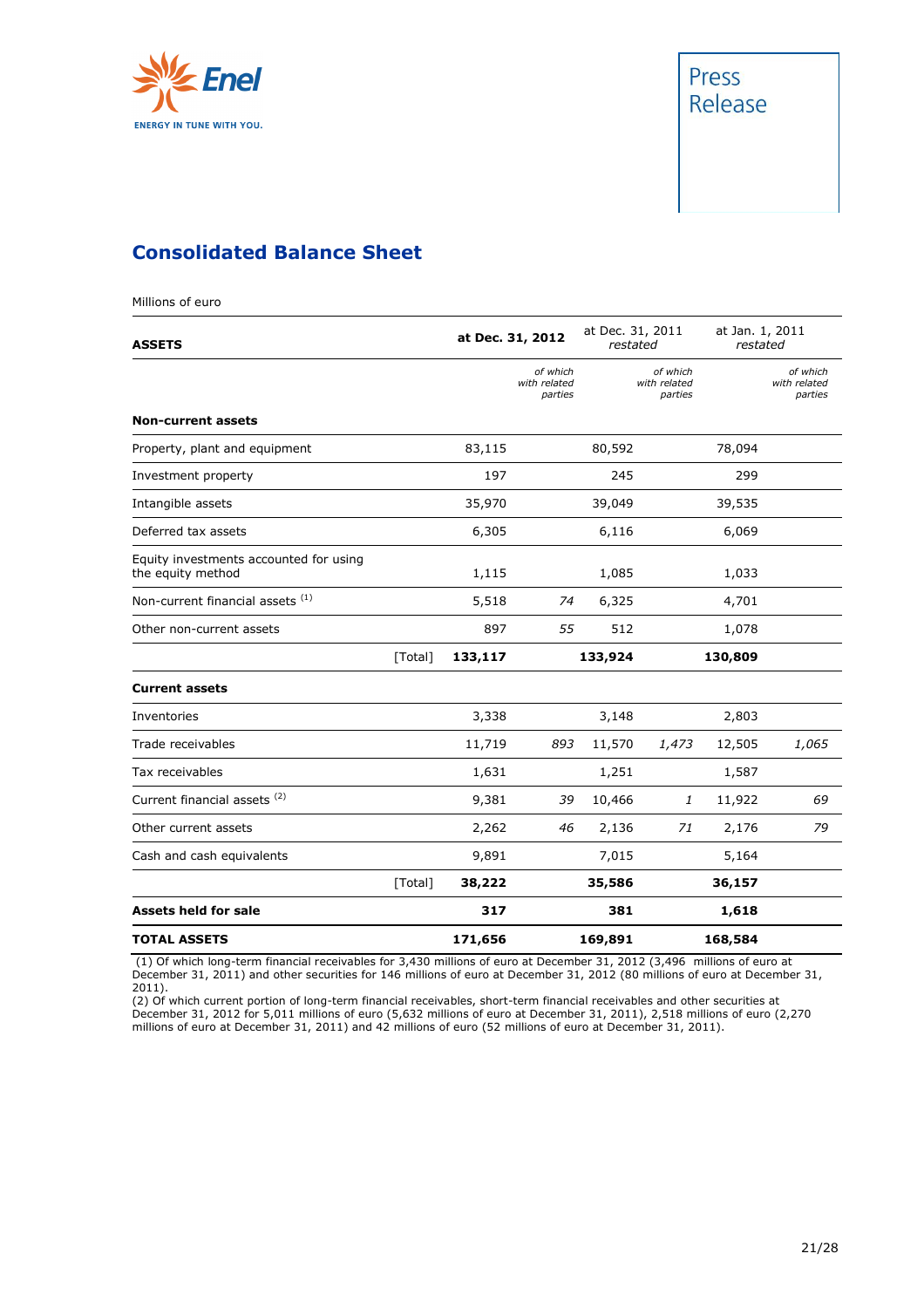

Millions of euro

| LIABILITIES AND SHAREHOLDERS' EQUITY                                    |         | at Dec. 31, 2012 at Dec. 31, 2011 at Jan. 31, 2011 |                                        | restated |                                        | restated |                                        |
|-------------------------------------------------------------------------|---------|----------------------------------------------------|----------------------------------------|----------|----------------------------------------|----------|----------------------------------------|
|                                                                         |         |                                                    | of which<br>with<br>related<br>parties |          | of which<br>with<br>related<br>parties |          | of which<br>with<br>related<br>parties |
| Equity attributable to the shareholders of the<br><b>Parent Company</b> |         |                                                    |                                        |          |                                        |          |                                        |
| Share capital                                                           |         | 9,403                                              |                                        | 9,403    |                                        | 9,403    |                                        |
| Other reserves                                                          |         | 9,109                                              |                                        | 10,348   |                                        | 10,791   |                                        |
| Retained earnings (losses carried forward) <sup>(1)</sup>               |         | 18,259                                             |                                        | 18,899   |                                        | 17,690   |                                        |
|                                                                         | [Total] | 36,771                                             |                                        | 38,650   |                                        | 37,884   |                                        |
| <b>Non-controlling interests</b>                                        |         | 16,387                                             |                                        | 15,650   |                                        | 15,877   |                                        |
| Total shareholders' equity                                              |         | 53,158                                             |                                        | 54,300   |                                        | 53,761   |                                        |
| <b>Non-current liabilities</b>                                          |         |                                                    |                                        |          |                                        |          |                                        |
| Long-term loans                                                         |         | 55,959                                             |                                        | 48,703   |                                        | 52,440   |                                        |
| Post-employment and other employee benefits                             |         | 3,063                                              |                                        | 3,000    |                                        | 3,069    |                                        |
| Provisions for risks and charges                                        |         | 8,648                                              |                                        | 8,057    |                                        | 9,153    |                                        |
| Deferred tax liabilities                                                |         | 11,753                                             |                                        | 11,505   |                                        | 11,336   |                                        |
| Non-current financial liabilities                                       |         | 2,553                                              |                                        | 2,307    |                                        | 2,591    |                                        |
| Other non-current liabilities                                           |         | 1,151                                              | 2                                      | 1,313    |                                        | 1,244    |                                        |
|                                                                         | [Total] | 83,127                                             |                                        | 74,885   |                                        | 79,833   |                                        |
| <b>Current liabilities</b>                                              |         |                                                    |                                        |          |                                        |          |                                        |
| Short-term loans                                                        |         | 3,970                                              |                                        | 4,799    |                                        | 8,209    |                                        |
| Current portion of long-term loans                                      |         | 4,057                                              |                                        | 9,672    |                                        | 2,999    |                                        |
| Trade payables                                                          |         | 13,903                                             | 3,496                                  |          | 12,931 3,304                           | 12,373   | 2,777                                  |
| Income tax payable                                                      |         | 364                                                |                                        | 671      |                                        | 687      |                                        |
| Current financial liabilities                                           |         | 3,138                                              | 1                                      | 3,668    | 2                                      | 1,672    |                                        |
| Other current liabilities                                               |         | 9,931                                              | 39                                     | 8,907    | 15                                     | 8,052    | 13                                     |
|                                                                         | [Total] | 35,363                                             |                                        | 40,648   |                                        | 33,992   |                                        |
| <b>Liabilities held for sale</b>                                        |         | 8                                                  |                                        | 58       |                                        | 998      |                                        |
| <b>Total liabilities</b>                                                |         | 118,498                                            |                                        | 115,591  |                                        | 114,823  |                                        |
| TOTAL LIABILITIES AND SHAREHOLDERS'<br><b>EQUITY</b>                    |         | 171,656                                            |                                        | 169,891  |                                        | 168,584  |                                        |

(1) Net income at December 31, 2011 restated is reported net of the interim dividend (€940 million)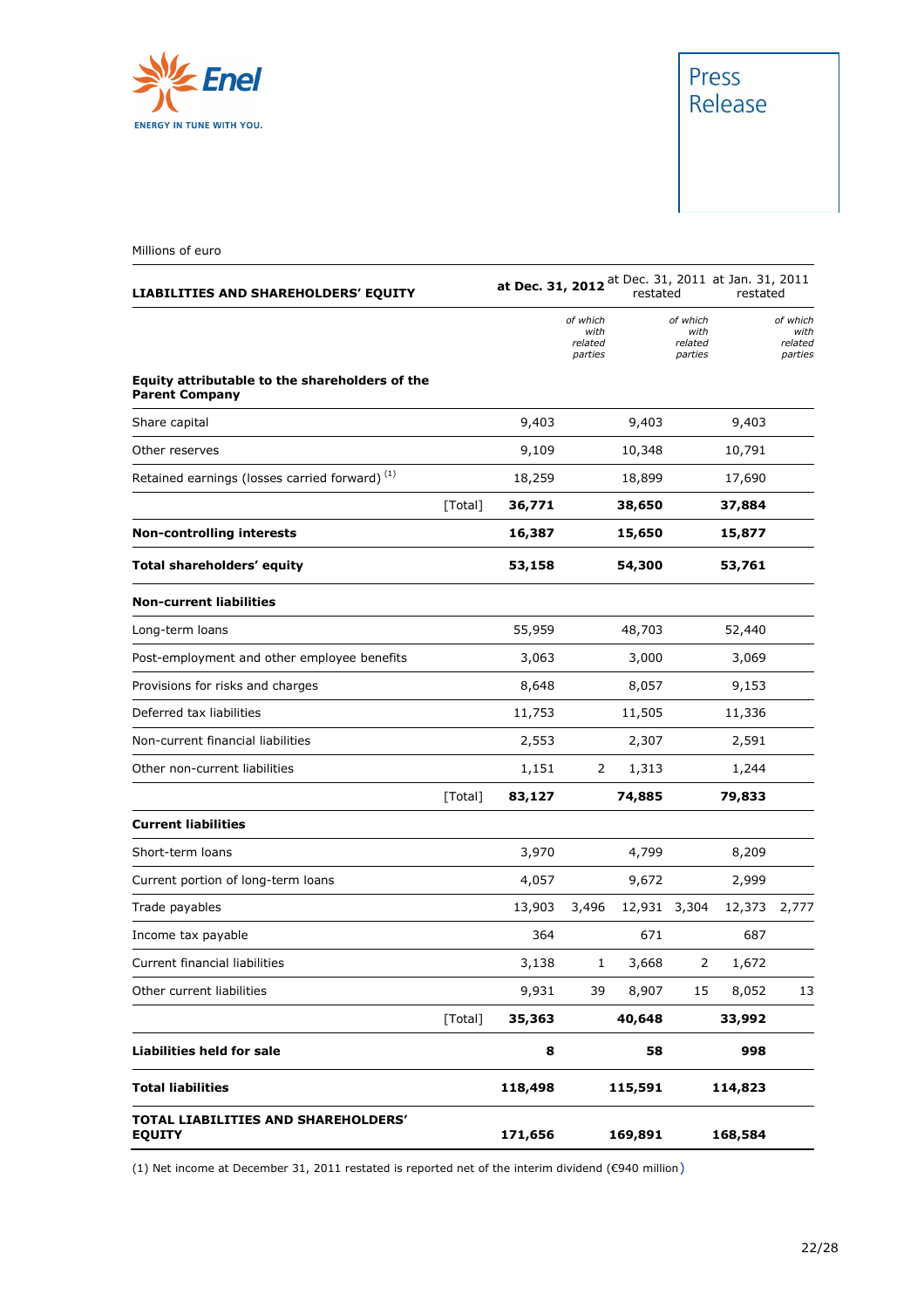



#### **Consolidated Statement of Cash Flows**

Millions of euro

|                                                                                                               | 2012      |                                     | 2011 restated |                                        |
|---------------------------------------------------------------------------------------------------------------|-----------|-------------------------------------|---------------|----------------------------------------|
|                                                                                                               |           | of which<br>with related<br>parties |               | of which<br>with<br>related<br>parties |
| Income before taxes for the year                                                                              | 4,820     |                                     | 8,350         |                                        |
| <b>Adjustments for:</b>                                                                                       |           |                                     |               |                                        |
| Amortization and impairment losses of intangible assets                                                       | 3,516     |                                     | 1,102         |                                        |
| Depreciation and impairment losses of property, plant and equipment                                           | 4,899     |                                     | 4,730         |                                        |
| Exchange rate adjustments of foreign currency assets and liabilities (including<br>cash and cash equivalents) | (66)      |                                     | 417           |                                        |
| Accruals to provisions                                                                                        | 1,540     |                                     | 486           |                                        |
| Financial (income)/expense                                                                                    | 2,404     |                                     | 2,219         |                                        |
| (Gains)/Losses on disposals and other non-monetary items                                                      | 514       |                                     | (73)          |                                        |
| Cash flow from operating activities before changes in net working capital                                     | 17,627    |                                     | 17,231        |                                        |
| Increase/(Decrease) in provisions                                                                             | (1, 517)  |                                     | (1,749)       |                                        |
| (Increase)/Decrease in inventories                                                                            | (190)     |                                     | (334)         |                                        |
| (Increase)/Decrease in trade receivables                                                                      | (825)     | 580                                 | 335           | (408)                                  |
| (Increase)/Decrease in financial and non-financial assets/liabilities                                         | 1         | (117)                               | 560           | 80                                     |
| Increase/(Decrease) in trade payables                                                                         | 978       | (192)                               | 567           | 527                                    |
| Interest income and other financial income collected                                                          | 1,168     | 13                                  | 1,371         | 29                                     |
| Interest expense and other financial expense paid                                                             | (3,898)   |                                     | (3,897)       | (7)                                    |
| Income taxes paid                                                                                             | (2,929)   |                                     | (2, 371)      |                                        |
| Cash flows from operating activities (a)                                                                      | 10,415    |                                     | 11,713        |                                        |
| Investments in property, plant and equipment                                                                  | (6, 522)  |                                     | (6,957)       |                                        |
| Investments in intangible assets                                                                              | (627)     |                                     | (632)         |                                        |
| Investments in entities (or business units) less cash and cash equivalents acquired                           | (182)     |                                     | (153)         |                                        |
| Disposals of entities (or business units) less cash and cash equivalents sold                                 | 388       |                                     | 165           |                                        |
| (Increase)/Decrease in other investing activities                                                             | 355       |                                     | 177           |                                        |
| Cash flows from investing/disinvesting activities (b)                                                         | (6,588)   |                                     | (7,400)       |                                        |
| Financial debt (new long-term borrowing)                                                                      | 13,739    |                                     | 10,486        |                                        |
| Financial debt (repayments and other net changes)                                                             | (12, 505) |                                     | (9, 427)      |                                        |
| Collection (net of incidental expenses) of proceeds from sale of equity holdings<br>without loss of control   |           |                                     | (51)          |                                        |
| Dividends and interim dividends paid                                                                          | (2, 229)  |                                     | (3, 517)      |                                        |
| Cash flows from financing activities (c)                                                                      | (995)     |                                     | (2,509)       |                                        |
| Impact of exchange rate fluctuations on cash and cash equivalents (d)                                         | 29        |                                     | (74)          |                                        |
| Increase/(Decrease) in cash and cash equivalents $(a+b+c+d)$                                                  | 2,861     |                                     | 1,730         |                                        |
| Cash and cash equivalents at beginning of the year (1)                                                        | 7,072     |                                     | 5,342         |                                        |
| Cash and cash equivalents at the end of the year (2)                                                          | 9,933     |                                     | 7,072         |                                        |

(1) Of which cash and cash equivalents equal to €7,015 million at January 1, 2012 (€5,164 million at January 1, 2011), shortterm securities equal to €52 million at January 1, 2012 (€95 million at January 1, 2011) and cash and cash equivalents pertaining to assets held for sale in the amount of €5 million at January 1, 2012 (€0 million at January 1, 2011). (2) Of which cash and cash equivalents equal to €9,891 million at December 31, 2012 (€7,015 million at December 31, 2011),

short-term securities equal to €42 million at December 31, 2012 (€52 million at December 31, 2011) and cash and cash equivalents pertaining to assets held for sale in the amount of €0 million at December 31, 2012 (€5 million at December 31, 2011).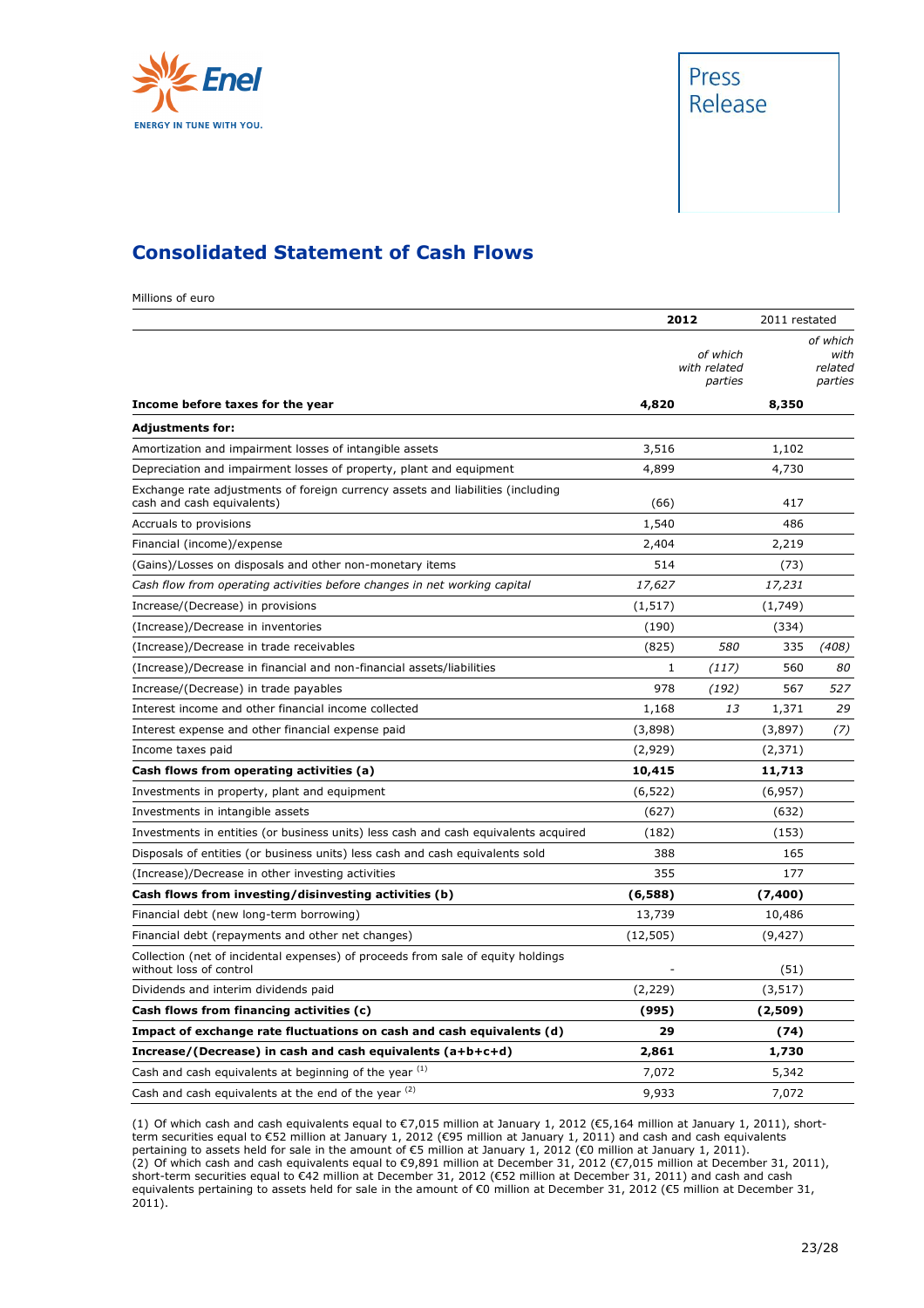

## Press Release

## **Enel SpA - Income Statement**

Millions of euros

|                                                     |             | 2012           |                                  | 2011  |                                  |
|-----------------------------------------------------|-------------|----------------|----------------------------------|-------|----------------------------------|
|                                                     |             |                | of which with<br>related parties |       | of which with<br>related parties |
| <b>Revenues</b>                                     |             |                |                                  |       |                                  |
| Revenues from sales and services                    |             | 328            | 327                              | 732   | 731                              |
| Other revenues                                      |             | 7              | 6                                | 30    | 6                                |
|                                                     | (Sub Total) | 335            |                                  | 762   |                                  |
| Costs                                               |             |                |                                  |       |                                  |
| Elettricity purchases and consumables               |             | $\overline{2}$ | 1                                | 361   | 21                               |
| Services, leases and rentals                        |             | 236            | 87                               | 276   | 100                              |
| Personnel                                           |             | 121            |                                  | 118   |                                  |
| Depreciation, amortization and<br>impairment losses |             | 13             |                                  | 33    |                                  |
| Other operating expenses                            |             | 60             |                                  | 70    | 25                               |
|                                                     | (Sub Total) | 432            |                                  | 858   |                                  |
| <b>Operating income</b>                             |             | (97)           |                                  | (96)  |                                  |
| Income from equity investments                      |             | 4,175          | 3,940                            | 3,223 | 3,223                            |
| Financial income                                    |             | 1,600          | 1,193                            | 2,826 | 1,352                            |
| Financial expense                                   |             | 2,446          | 355                              | 3,698 | 1,820                            |
|                                                     | (Sub Total) | 3,329          |                                  | 2,351 |                                  |
| <b>Income before taxes</b>                          |             | 3,232          |                                  | 2,255 |                                  |
| Income taxes                                        |             | (188)          |                                  | (212) |                                  |
| <b>NET INCOME FOR THE YEAR</b>                      |             | 3,420          |                                  | 2,467 |                                  |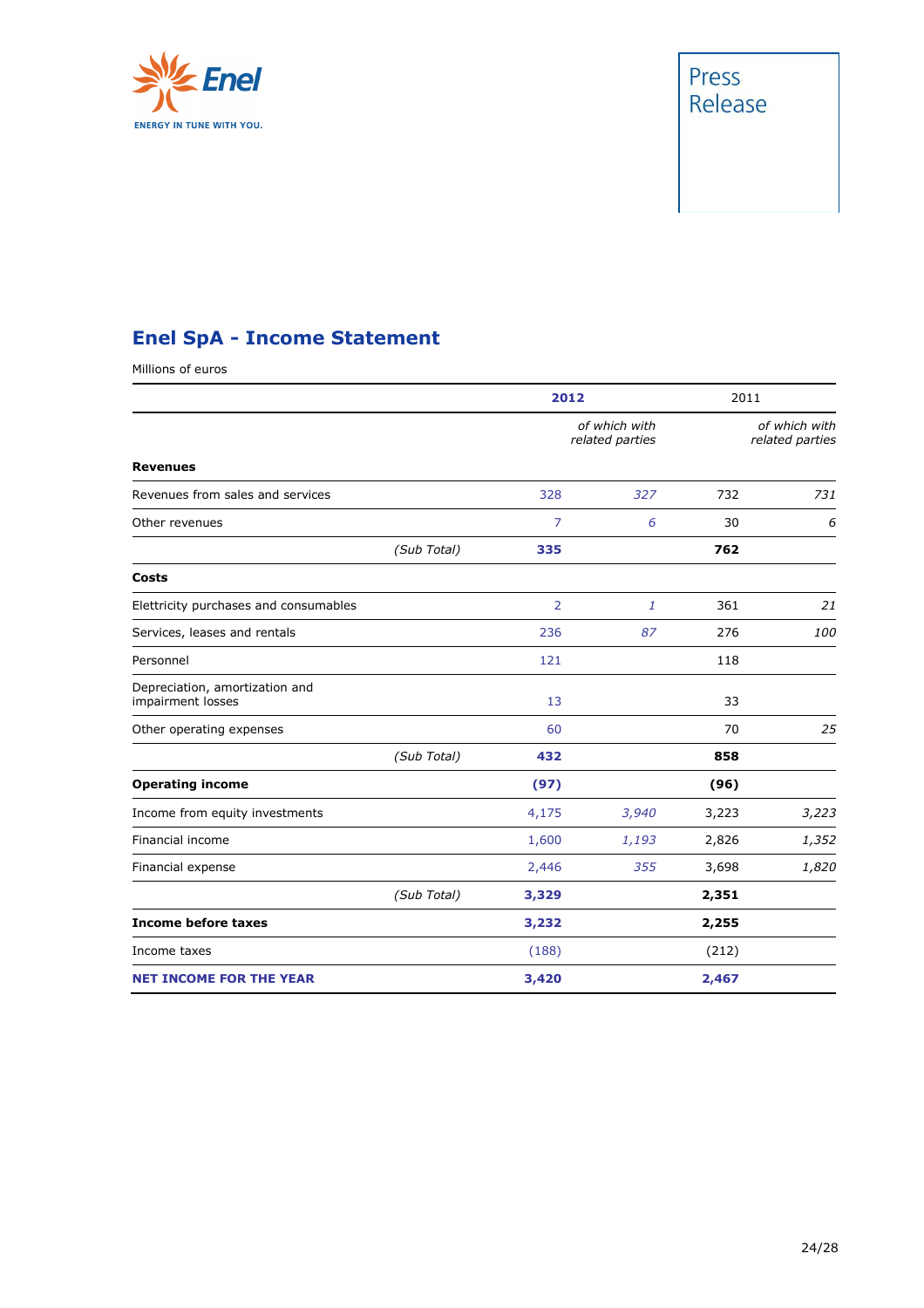



## **Enel SpA - Statement of comprehensive income for the year**

Millions of euros

|                                                                         | 2012 |       | 2011  |
|-------------------------------------------------------------------------|------|-------|-------|
| Net income for the year                                                 |      | 3,420 | 2,467 |
| Other components of comprehensive income:                               |      |       |       |
| Effective portion of change in the fair value of cash flow<br>hedges    |      | (61)  | (101) |
| Change in the fair value of financial investments available for<br>sale |      | (216) | (59)  |
| Income (loss) recognized directly in equity                             |      | (277) | (160) |
| <b>COMPREHENSIVE INCOME FOR THE YEAR</b>                                |      | 3,143 | 2,307 |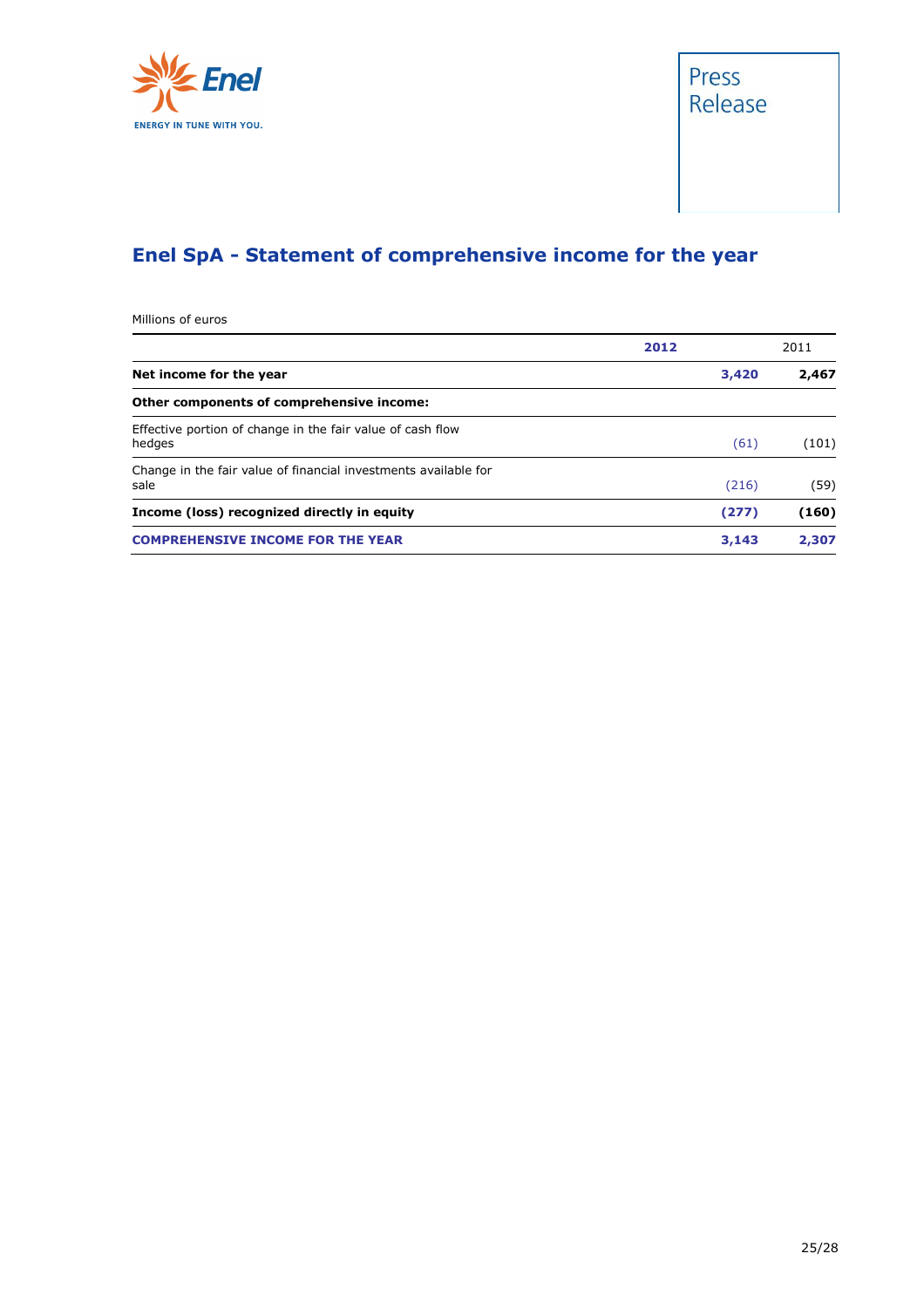



## **Enel SpA - Balance Sheet**

| Millions of euros                           |         |                                  |       |                                  |       |  |
|---------------------------------------------|---------|----------------------------------|-------|----------------------------------|-------|--|
| <b>ASSETS</b>                               |         | at Dec. 31, 2012                 |       | at Dec. 31, 2011                 |       |  |
|                                             |         | of which with<br>related parties |       | of which with<br>related parties |       |  |
| <b>Non-current assets</b>                   |         |                                  |       |                                  |       |  |
| Property, plant and equipment               |         | 4                                |       | 6                                |       |  |
| Intangible assets                           |         | 12                               |       | 17                               |       |  |
| Deferred tax assets                         |         | 373                              |       | 358                              |       |  |
| Equity investments                          |         | 39,189                           |       | 38,759                           |       |  |
| Non-current financial assets <sup>(1)</sup> |         | 1,835                            | 811   | 2,080                            | 609   |  |
| Other non-current assets                    |         | 449                              | 207   | 262                              | 219   |  |
|                                             | (Total) | 41,862                           |       | 41,482                           |       |  |
| <b>Current assets</b>                       |         |                                  |       |                                  |       |  |
| Trade receivables                           |         | 478                              | 470   | 574                              | 566   |  |
| Income tax receivables                      |         | 260                              |       | 366                              |       |  |
| Current financial assets <sup>(2)</sup>     |         | 6,443                            | 5,609 | 9,668                            | 8,648 |  |
| Cash and cash equivalents                   |         | 6,461                            |       | 1,832                            |       |  |
| Other current assets                        |         | 262                              | 161   | 244                              | 181   |  |
|                                             | (Total) | 13,904                           |       | 12,684                           |       |  |
| <b>TOTAL ASSETS</b>                         |         | 55,766                           |       | 54,166                           |       |  |

(1) Of which long-term financial receivables for € 306 million at December 31, 2012, € 325 million at December 31, 2011.

(2) Of which short-term financial receivables for € 5,872 million at December 31, 2012, € 8,917 million at December 31, 2011.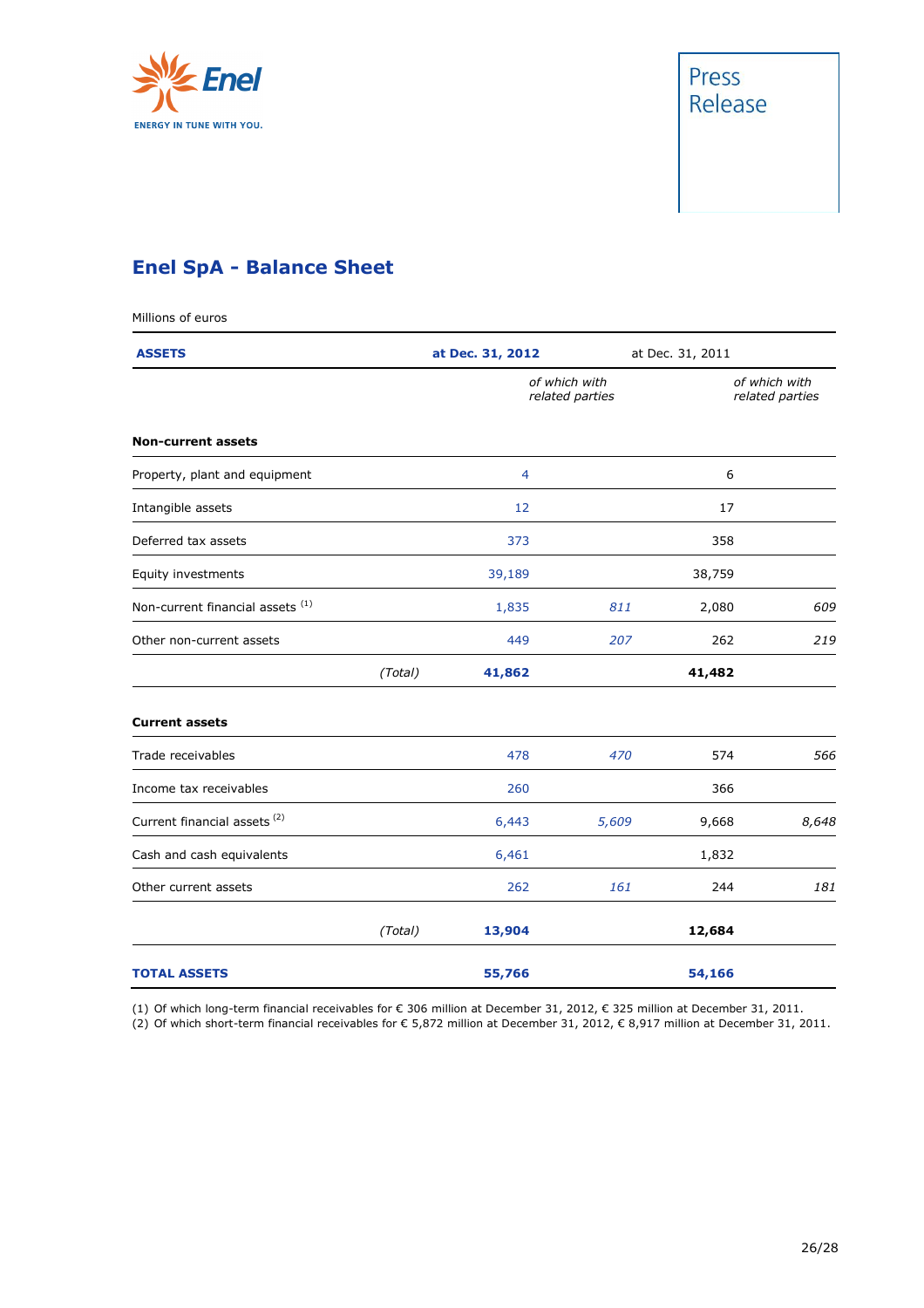

## Press Release

#### Millions of euros

**LIABILITIES AND SHAREHOLDERS'** 

| <b>EQUITY</b>                                               |             | at Dec. 31, 2012 |                                  | at Dec. 31, 2011 |                                  |  |
|-------------------------------------------------------------|-------------|------------------|----------------------------------|------------------|----------------------------------|--|
|                                                             |             |                  | of which with<br>related parties |                  | of which with<br>related parties |  |
| Shareholders' equity                                        |             |                  |                                  |                  |                                  |  |
| Share capital                                               |             | 9,403            |                                  | 9,403            |                                  |  |
| Other reserves                                              |             | 9,105            |                                  | 9,382            |                                  |  |
| Retained earnings (losses carried<br>forward)               |             | 3,900            |                                  | 3,878            |                                  |  |
| Net income for the year $(1)$                               |             | 3,420            |                                  | 1,527            |                                  |  |
| TOTAL SHAREHOLDERS' EQUITY                                  | (Total)     | 25,828           |                                  | 24,190           |                                  |  |
| <b>Non-current liabilities</b>                              |             |                  |                                  |                  |                                  |  |
| Long-term loans                                             |             | 19,315           | 2,500                            | 18,083           | 2,500                            |  |
| Post-employment and other employee<br>benefits              |             | 333              |                                  | 350              |                                  |  |
| Provisions for risks and charges                            |             | 36               |                                  | 37               |                                  |  |
| Deferred tax liabilities                                    |             | 191              |                                  | 191              |                                  |  |
| Non-current financial liabilities                           |             | 2,393            | 368                              | 2,575            | 844                              |  |
| Other non current liabilities                               |             | 240              | 239                              | 41               | 41                               |  |
|                                                             | (Sub Total) | 22,508           |                                  | 21,277           |                                  |  |
| <b>Current liabilities</b>                                  |             |                  |                                  |                  |                                  |  |
| Short-term loans                                            |             | 4,953            | 4,127                            | 2,472            | 1,193                            |  |
| Current portion of long-term loans                          |             | 809              |                                  | 4,113            |                                  |  |
| Trade payables                                              |             | 193              | 68                               | 329              | 120                              |  |
| Current financial liabilities                               |             | 798              | 150                              | 1,031            | 442                              |  |
| Other current liabilities                                   |             | 677              | 283                              | 754              | 284                              |  |
|                                                             | (Sub Total) | 7,430            |                                  | 8,699            |                                  |  |
| <b>TOTAL LIABILITIES</b>                                    |             | 29,938           |                                  | 29,976           |                                  |  |
| <b>TOTAL LIABILITIES AND</b><br><b>SHAREHOLDERS' EQUITY</b> |             | 55,766           |                                  | 54,166           |                                  |  |

(1) Net income is reported net of interim dividend equal to € 940 million for 2011